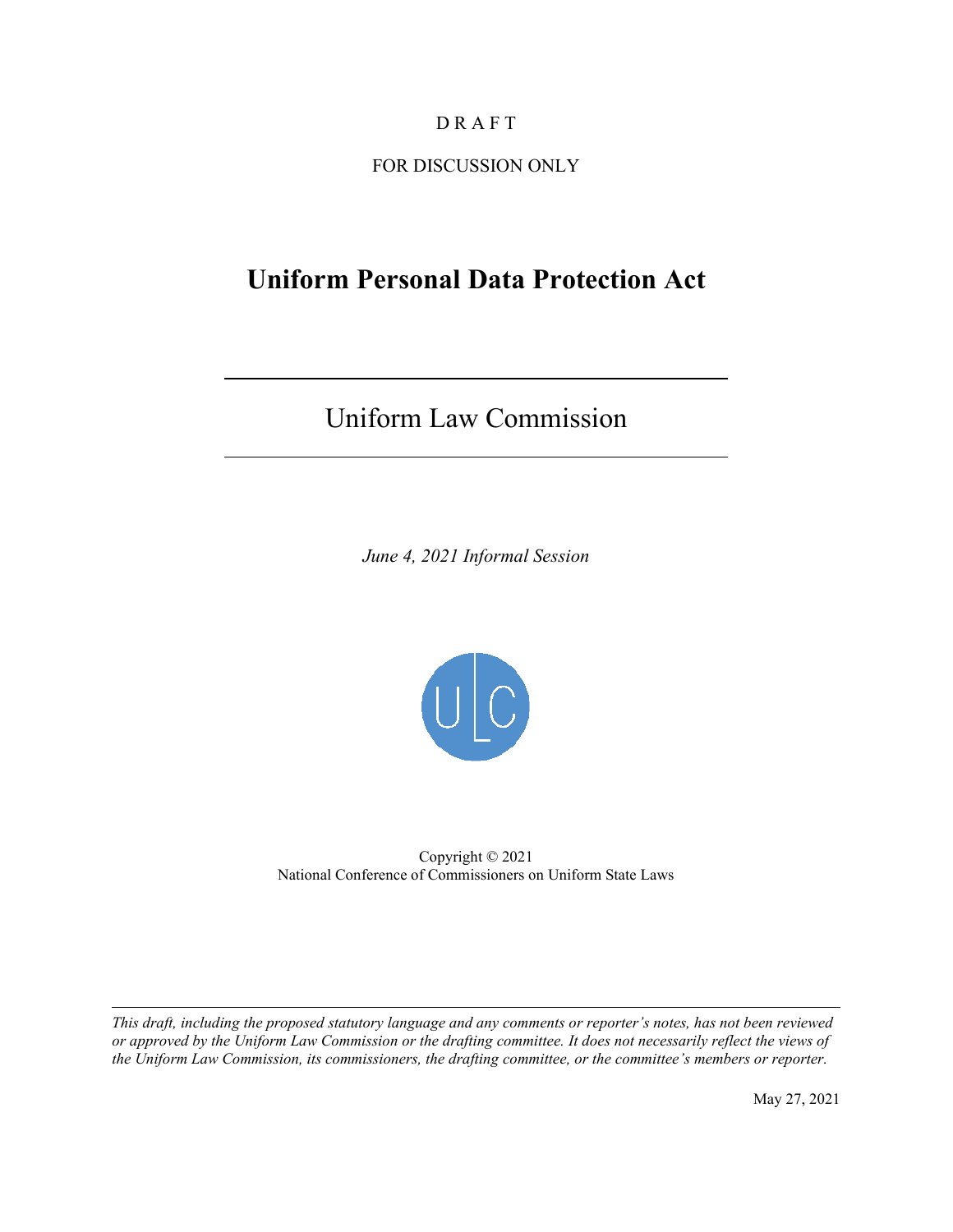#### **Uniform Personal Data Protection Act**

The committee appointed by and representing the National Conference of Commissioners on Uniform State Laws in preparing this act consists of the following individuals:

*Harvey S. Perlman* Nebraska, *Chair* James Bopp Jr. Indiana Stephen Y. Chow Massachusetts Parrell D. Grossman North Dakota James C. McKay Jr. District of Columbia Larry Metz Florida James E. O'Connor Nebraska Robert J. Tennessen Minnesota Kerry Tipper Colorado Anthony C. Wisniewski Maryland Candace M. Zierdt North Dakota David V. Zvenyach Wisconsin **William H. Henning** Carl H. Lisman

**Jane Bambauer** 

**Steven L. Willborn Tim Schnabel** 

Alabama, *Division Chair* Vermont, President

#### **Other Participants**

Arizona, *Reporter* Michael Aisenberg Virginia, *American Bar Association Advisor*  Daniel R. McGlynn New Mexico, *American Bar Association Section Advisor*  Nebraska, *Style Liaison* Illinois, *Executive Director* 

Copies of this act may be obtained from:

Uniform Law Commission 111 N. Wabash Ave., Suite 1010 Chicago, IL 60602 (312) 450-6600 [www.uniformlaws.org](http://www.uniformlaws.org/)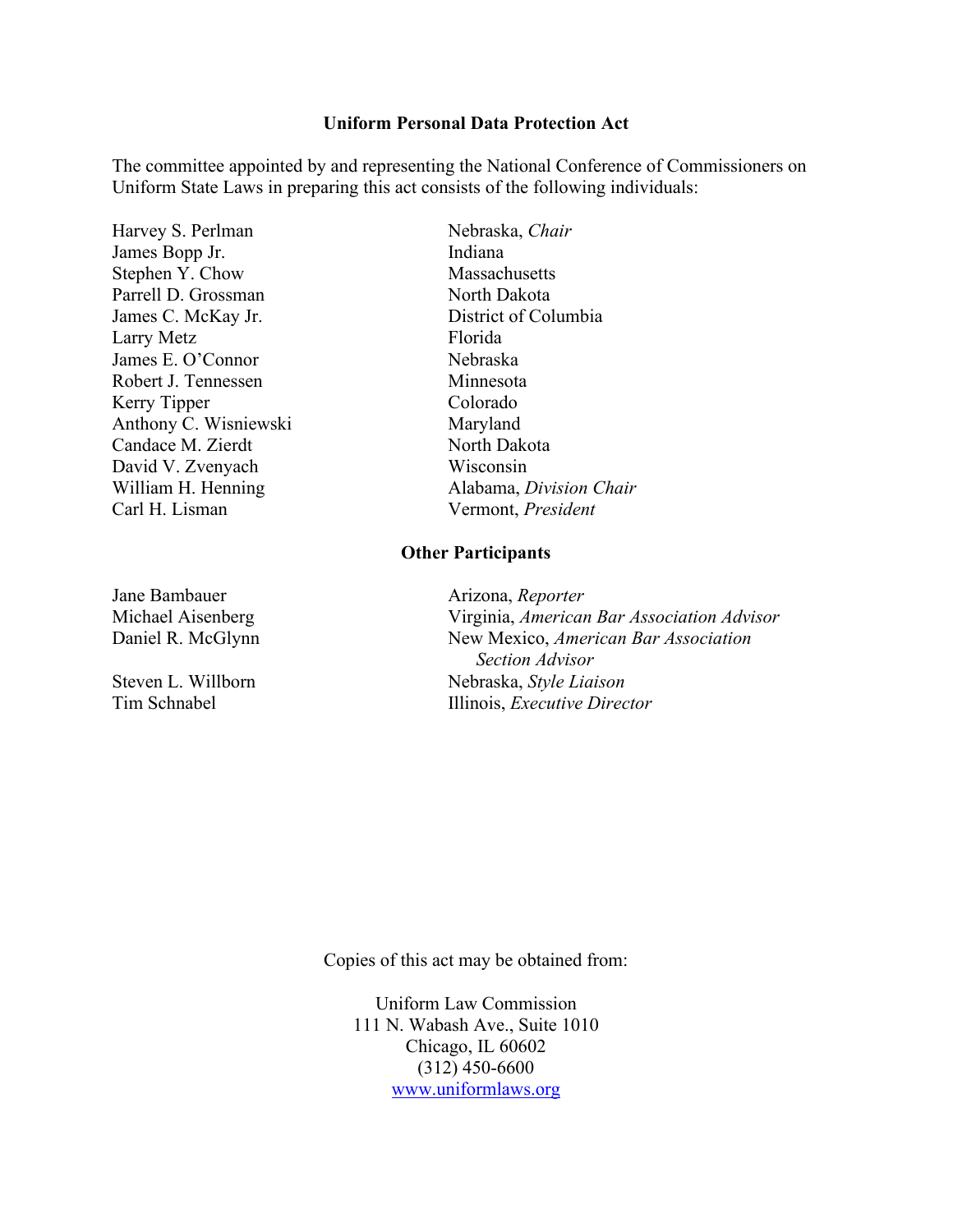# **Uniform Personal Data Protection Act**

## **Table of Contents**

| Section 19. Electronic Records and Signatures in Global and National Commerce Act  32 |  |
|---------------------------------------------------------------------------------------|--|
|                                                                                       |  |
|                                                                                       |  |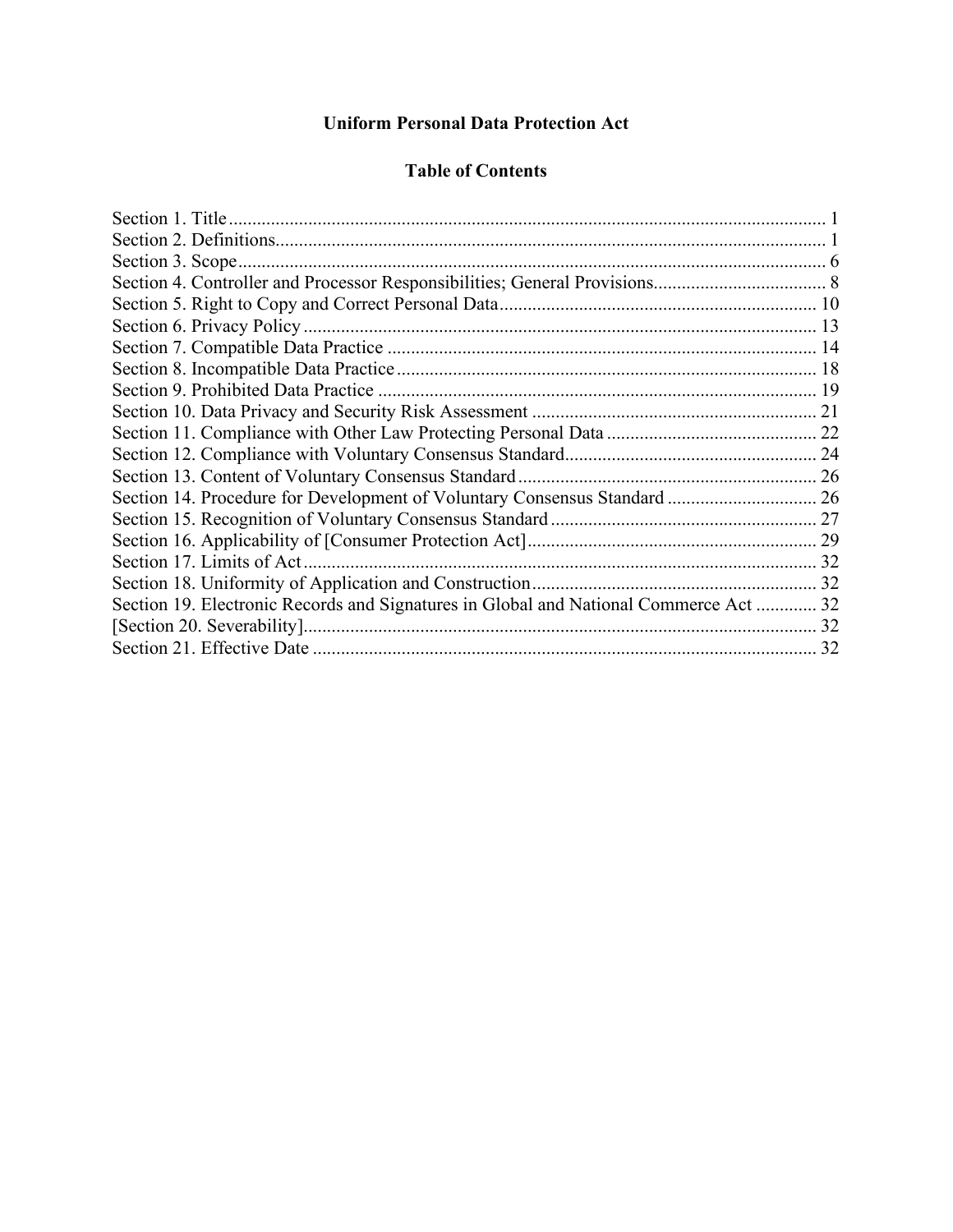<span id="page-3-1"></span><span id="page-3-0"></span>

| $\mathbf{1}$ | <b>Uniform Personal Data Protection Act</b>                                                         |
|--------------|-----------------------------------------------------------------------------------------------------|
| 2            | <b>Section 1. Title</b>                                                                             |
| 3            | This [act] may be cited as the Uniform Personal Data Protection Act.                                |
| 4            | <b>Section 2. Definitions</b>                                                                       |
| 5            | In this $[act]$ :                                                                                   |
| 6            | (1) "Collecting controller" means a controller that collects personal data directly                 |
| 7            | from a data subject.                                                                                |
| 8            | (2) "Compatible data practice" means processing consistent with Section 7.                          |
| 9            | (3) "Controller" means a person that, alone or with others, determines the purpose                  |
| 10           | and means of processing.                                                                            |
| 11           | (4) "Data subject" means a resident of this state identified or described by                        |
| 12           | personal data.                                                                                      |
| 13           | (5) "Deidentified data" means personal data that is modified to remove all direct                   |
| 14           | identifiers and to reasonably ensure that the record cannot be linked to an identified data subject |
| 15           | by a person that does not have personal knowledge or special access to the data subject's           |
| 16           | information.                                                                                        |
| 17           | (6) "Direct identifier" means information that is commonly used to identify a data                  |
| 18           | subject, including name, physical address, email address, recognizable photograph, telephone        |
| 19           | number, and Social Security number.                                                                 |
| 20           | (7) "Incompatible data practice" means processing that may be performed                             |
| 21           | lawfully under Section 8.                                                                           |
| 22           | (8) "Maintains," with respect to personal data, means to retain, hold, store, or                    |
| 23           | preserve personal data as a system of records used to retrieve records about individual data        |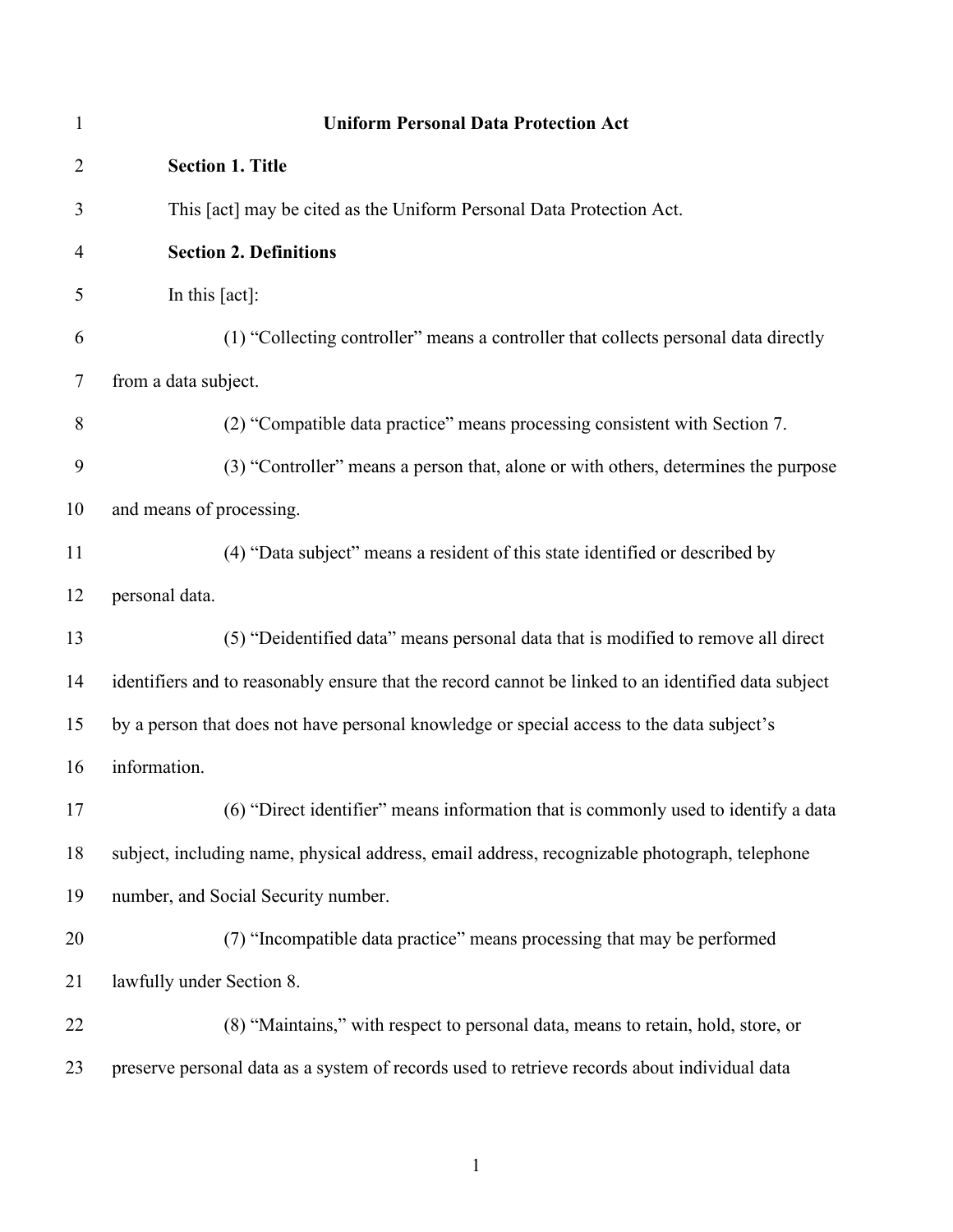| $\mathbf{1}$   | subjects for the purpose of individualized communication or decisional treatment.                   |
|----------------|-----------------------------------------------------------------------------------------------------|
| $\overline{2}$ | (9) "Person" means an individual, estate, business or nonprofit entity, or other                    |
| 3              | legal entity. The term does not include a public corporation or government or governmental          |
| $\overline{4}$ | subdivision, agency, or instrumentality.                                                            |
| 5              | (10) "Personal data" means a record that identifies or describes a data subject by a                |
| 6              | direct identifier or is pseudonymized data. The term does not include deidentified data.            |
| $\tau$         | (11) "Processing" means performing or directing performance of an operation on                      |
| 8              | personal data, including collection, transmission, use, disclosure, analysis, prediction, and       |
| 9              | modification of the personal data, whether or not by automated means. "Process" has a               |
| 10             | corresponding meaning.                                                                              |
| 11             | (12) "Processor" means a person that processes personal data on behalf of a                         |
| 12             | controller.                                                                                         |
| 13             | (13) "Prohibited data practice" means processing prohibited by Section 9.                           |
| 14             | (14) "Pseudonymized data" means personal data without a direct identifier but                       |
| 15             | that can be reasonably linked to a data subject's identity or is maintained to allow individualized |
| 16             | communication with, or treatment of, the data subject. The term does not include deidentified       |
| 17             | data. The term does include a record without a direct identifier but containing an internet         |
| 18             | protocol address, a browser, software, or hardware identification code, a persistent unique code    |
| 19             | that is not a direct identifier, or other data related to a particular device.                      |
| 20             | (15) "Publicly available information" means information:                                            |
| 21             | (A) lawfully made available from a federal, state, or local government                              |
| 22             | record;                                                                                             |
| 23             | (B) available to the general public in widely distributed media, including:                         |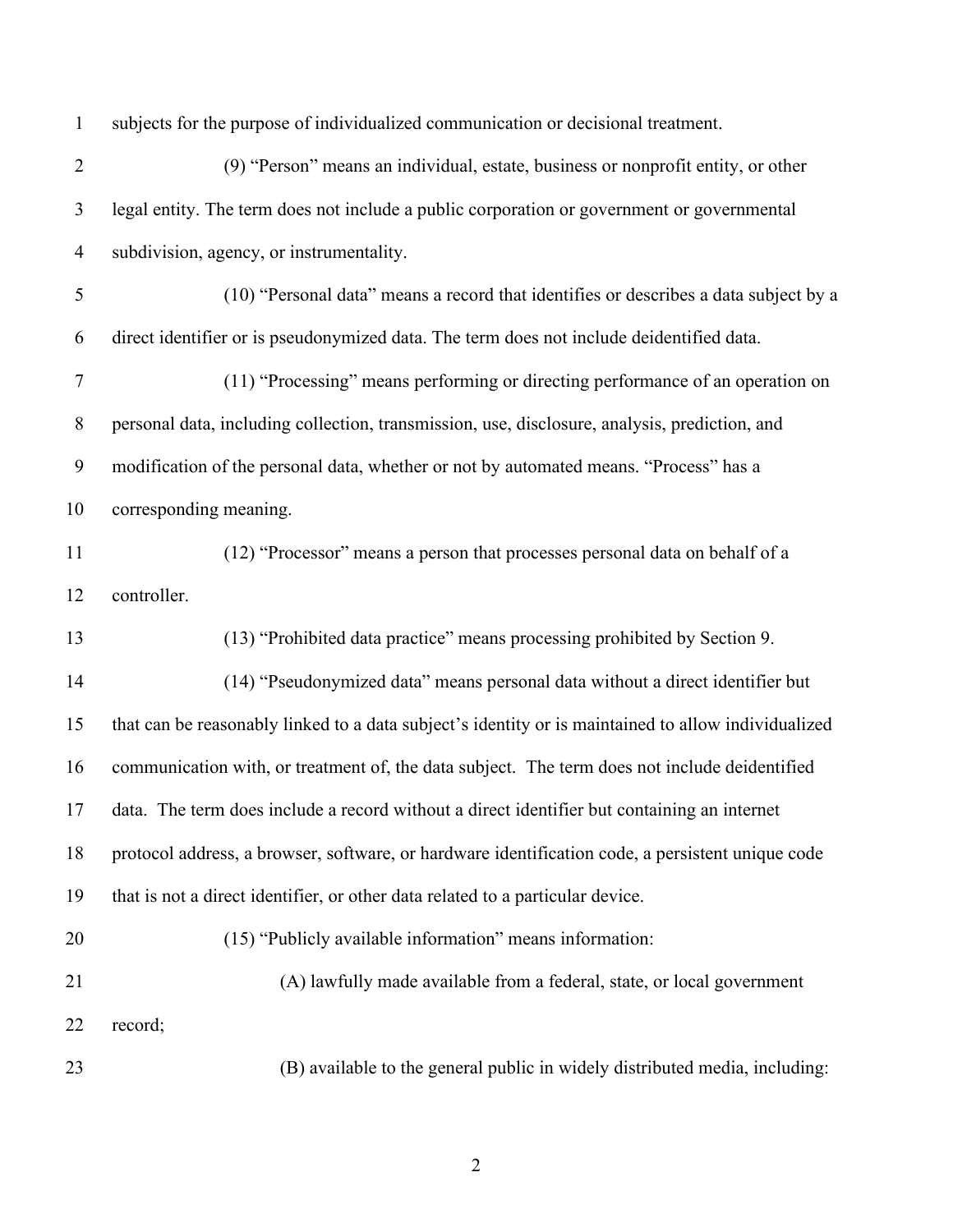| $\mathbf{1}$   | (i) a publicly accessible website;                                                              |
|----------------|-------------------------------------------------------------------------------------------------|
| $\overline{2}$ | (ii) a website or other forum with restricted access if the                                     |
| 3              | information is available to a broad audience;                                                   |
| 4              | (iii) a telephone book or online directory;                                                     |
| 5              | (iv) a television, Internet, or radio program; and                                              |
| 6              | (v) news media;                                                                                 |
| 7              | (C) observable from a publicly accessible location; or                                          |
| 8              | (D) that an individual reasonably believes is lawfully made available to                        |
| 9              | the general public if:                                                                          |
| 10             | (i) the information is of a type generally available to the public;                             |
| 11             | and                                                                                             |
| 12             | (ii) the individual has no reason to believe that a data subject with                           |
| 13             | authority to remove the information from public availability has directed the information to be |
| 14             | removed.                                                                                        |
| 15             | (16) "Record" means information:                                                                |
| 16             | (A) inscribed on a tangible medium; or                                                          |
| 17             | (B) stored in an electronic or other medium and retrievable in perceivable                      |
| 18             | form.                                                                                           |
| 19             | (17) "Sensitive data" means personal data that reveals:                                         |
| 20             | (A) racial or ethnic origin, religious belief, gender, sexual orientation,                      |
| 21             | citizenship, or immigration status;                                                             |
| 22             | (B) credentials sufficient to access an account remotely;                                       |
| 23             | (C) a credit or debit card number or financial account number;                                  |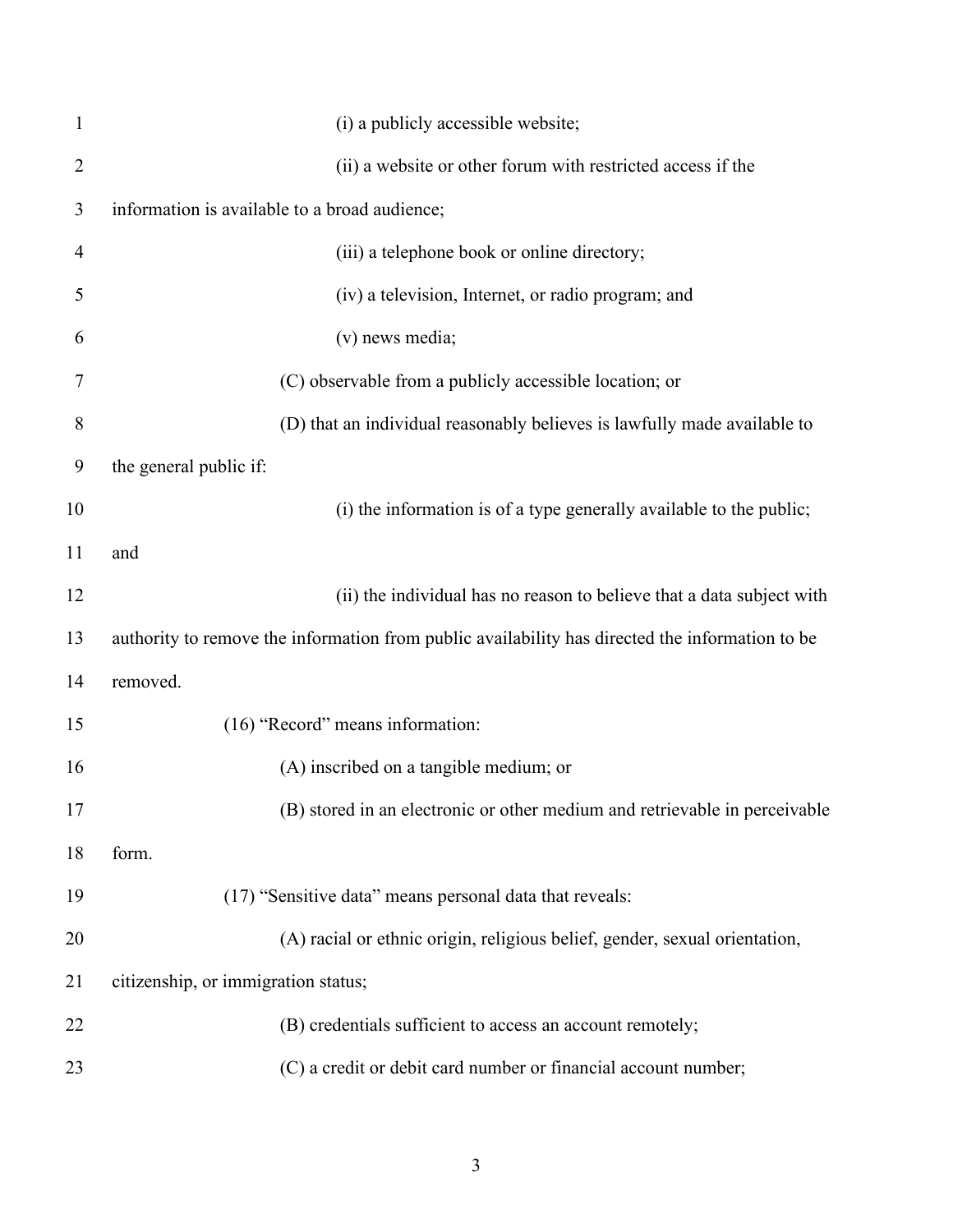| $\mathbf{1}$   | (D) a Social Security number, tax-identification number, driver's license                                                                                                             |
|----------------|---------------------------------------------------------------------------------------------------------------------------------------------------------------------------------------|
| $\overline{2}$ | number, military identification number, or an identifying number on a governmental-issued                                                                                             |
| 3              | identification;                                                                                                                                                                       |
| $\overline{4}$ | (E) geolocation in real time;                                                                                                                                                         |
| 5              | (F) a criminal record;                                                                                                                                                                |
| 6              | (G) diagnosis or treatment for a disease or health condition;                                                                                                                         |
| 7              | (H) genetic sequencing information; or                                                                                                                                                |
| 8              | (I) information about a data subject the controller knows or has reason to                                                                                                            |
| 9              | know is under 13 years of age.                                                                                                                                                        |
| 10             | (18) "Sign" means, with present intent to authenticate or adopt a record:                                                                                                             |
| 11             | (A) execute or adopt a tangible symbol; or                                                                                                                                            |
| 12             | (B) attach to or logically associate with the record an electronic symbol,                                                                                                            |
| 13             | sound, or procedure.                                                                                                                                                                  |
| 14             | (19) "Stakeholder" means a person that has, or represents a person that has, a                                                                                                        |
| 15             | direct interest in the development of a voluntary consensus standard.                                                                                                                 |
| 16             | (20) "State" means a state of the United States, the District of Columbia, Puerto                                                                                                     |
| 17             | Rico, the United States Virgin Islands, or any other territory or possession subject to the                                                                                           |
| 18             | jurisdiction of the United States. The term includes a federally recognized Indian tribe.                                                                                             |
| 19             | (21) "Third-party controller" means a controller that receives from another                                                                                                           |
| 20             | controller authorized access to personal data or pseudonymized data and determines the purpose                                                                                        |
| 21             | and means of additional processing.                                                                                                                                                   |
| 22             | <b>Comment</b>                                                                                                                                                                        |
| 23<br>24<br>25 | The Act regulates the processing of personal data. Throughout the Act uses the terms<br>"information," "record," and "personal data" as increasingly specific categories. Information |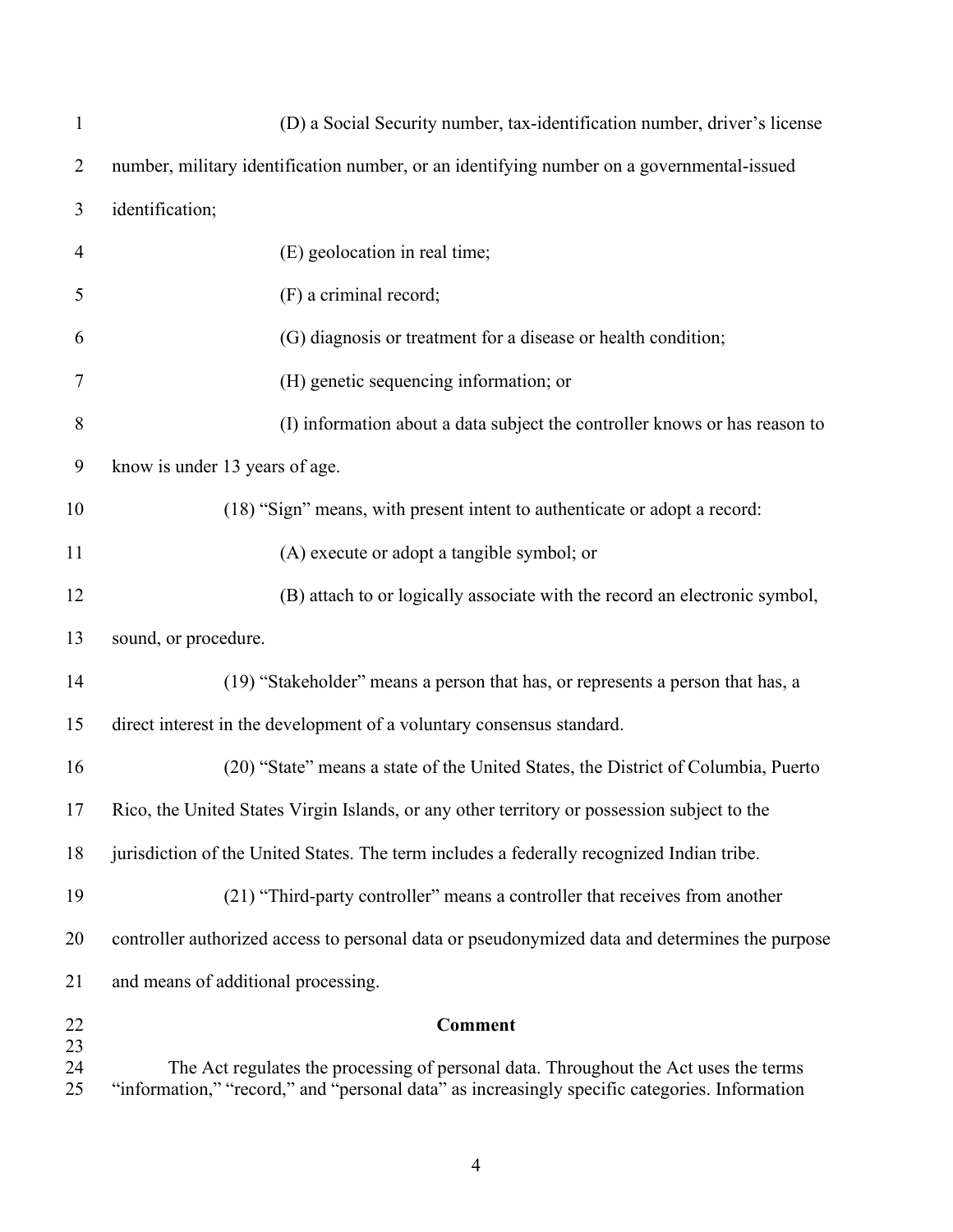1 2 3 4 5 6 would include all potentially interpretable signs and symbols, in any form, that create knowledge about any subject. A "record" is information that is recorded in an electronic or tangible medium. Records are a subset of information. "Personal data" is the subset of records that describe an individual. The Act avoids using the term "data" on its own, as this would be coterminous with "record," References to "data" only appear in phrases such as "personal data" or "compatible data practice" that are defined terms in this Act.

- direction of a controller; a processor does not determine the purpose of processing of personal 8 9 10 11 12 13 14 15 16 17 18 19 The Act recognizes the distinction between controllers and processors. A controller is the person who determines the purpose and means of data processing. There are two types of controllers. A "collecting controller" is a person who directly collects data from a data subject and thus has a relationship with the data subject. A "third party controller" is a person who obtains personal data not directly from data subjects but from another controller, generally a collecting controller. As long as the person directs the purpose and means of a data processing the person is a data controller. A processor, on the other hand, processes personal data at the data. However, if a person with access to personal data engages in processing that is not at the direction and request of a controller, that person becomes a controller rather than a processor, and is therefore subject to the obligations and constraints of a controller.
- 20 21 22 The language in (3) that requires the controller to dictate both the "purpose and means" of processing is intended to include within the term "means" the selection of the processor to perform the processing.
- to individuals in the form of emails or personal photographs, these records are not maintained as 24 25 26 27 28 29 30 The definition of "maintains" is pivotal to understanding the scope of the act. It is modeled after the federal Privacy Act's definitions of "maintains" and "system of records". 5 U.S.C. §552a(a)(3), (a)(5). While many individuals and businesses may accumulate data related a system for the purpose and function of making individualized assessments, decisions, or communications, and would therefore not qualify under its scope in Section 3.
- 31 32 33 34 35 36 37 38 Personal data and deidentified data are mutually exclusive categories. Deidentified data must meet the standard of risk mitigation that makes data reasonably unlikely to be reidentified. This reasonableness standard is flexible so that it can accommodate advances in technology or data availability that may make reidentification efforts easier over time. Thus, the standard can be expected to rise as the ability to reidentify anonymized datasets rises. However, this is not a strict liability standard, nor is it one intolerant to risk. If reidentification is costly and error-prone, the data can meet the standard for de-identification even if reidentification is possible.
- retrievable for individualized communications and treatment.) 39 40 41 42 43 44 45 The broad category of "personal data" includes both direct identifying data and pseudonymized data. Data with a direct identifier (like name, social security number, or address) receives the full set of data protections under the act. By contrast, controllers using pseudonymized data are released from the requirement to provide access and correction (except in the case of sensitive pseudonymized data that is maintained in a way that renders the data
- 46

7

23

The definition of a "direct identifier" is limited to information that on its own tends to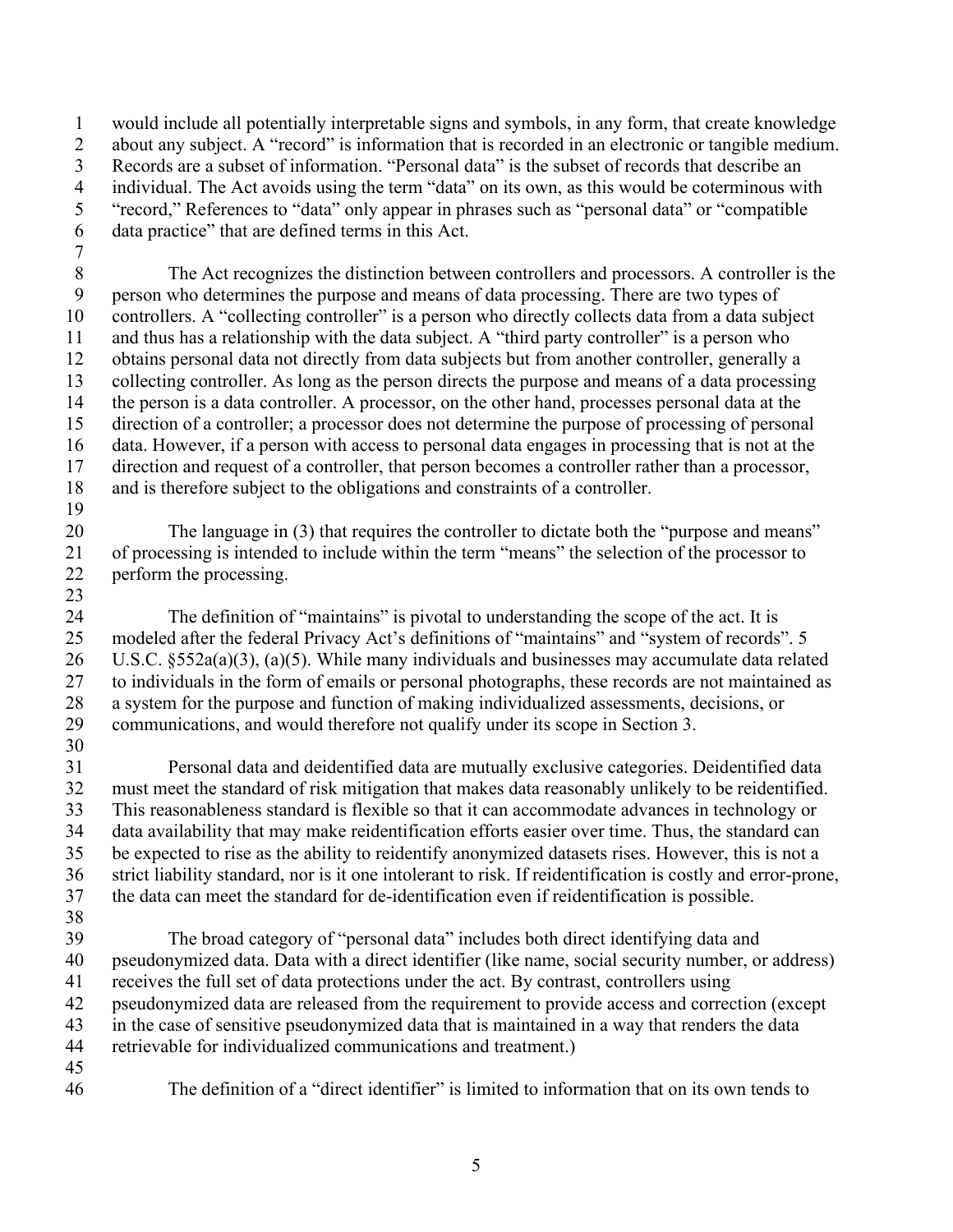1 identify and relate specifically to an individual. The definition provides an illustrative list of

2 examples, but the list is non-exhaustive so that the definition is flexible enough to cover new

3 forms of identification that emerge in the future. A persistent unique code that is used to track or

5 4 communicate with an individual without identifying them is *not* a direct identifier, even if that unique code can be converted into a direct identifier using a decryption key. Data that includes a

6 persistent unique code (but not the decryption key) is pseudonymized data. Data that does not

- 7 include direct identifiers or persistent unique IDs maintained for individualized communication
- 8 and treatment will nevertheless be pseudonymized data (as opposed to deidentified data) if it
- 9 presents a reasonable risk of reidentification.
- 10

 27 *Problem: Privacy and a New Concept of Personally Identifiable Information,* 86 NYU L. REV. 15 20 25 11 Pseudonymized data is itself a large subset of personal data that encompasses two distinct 12 data practices, as identified by each of the clauses in the first sentence of its definition. First, 13 some firms redact or remove direct identifiers and use the rest of the data fields for aggregate 14 analysis or research. This usage of pseudonymized data is analogous to the intended uses of deidentified data, but the data does not qualify as deidentified because it is still "reasonably 16 linkable to a data subject's identity." A second common practice is to maintain data without 17 direct identifiers but with a unique code that permits firms to use the data for "individualized 18 communication with, or treatment of, the data subject." Cookie IDs, browser codes, and IP 19 addresses have historically been used for this purpose. Both types of practices fall under the umbrella term "pseudonymized data" and are covered by many of the data protections of this act. 21 However, pseudonymized data that is not maintained for individualized communication or 22 treatment is not subject to the rights of access and correction. Pseudonymized data that is 23 maintained for individualized communication or treatment is only subject to the rights of access 24 and correction if the data includes sensitive data. Both types of pseudonymized data should have a more limited set of legal restrictions and obligations in order to incentivize the good data 26 hygiene and practice of removing direct identifiers. *See* Paul Schwartz & Daniel Solove, *The PII*  28 1814 (2011).

29

30 The act exempts public records, lawfully obtained. Laws providing for the collection, 31 retention, and use of public records may contain privacy and security requirements or limits on 32 how the records may be accessed and used. This act does not interfere with those other 33 provisions.

34

35 40 The definition of "publicly available information" includes information accessible from a 36 public website as well as information that is available on a nonpublic portion of a website if that 37 nonpublic portion is nevertheless available to a large, non-intimate group of individuals. For 38 example, if an individual shares personal data about themselves in a social media post that is 39 accessible to all connected friends, that information is publicly available and would not fall within the scope of this Act. However, personal data that is shared with a hand-selected subset of 41 friends through a direct message or through a highly constrained post on social media would not 42 be publicly available.

# 44 **Section 3. Scope**

45

43

<span id="page-8-0"></span>(a) This [act] applies to the activities of a controller or processor that conducts business in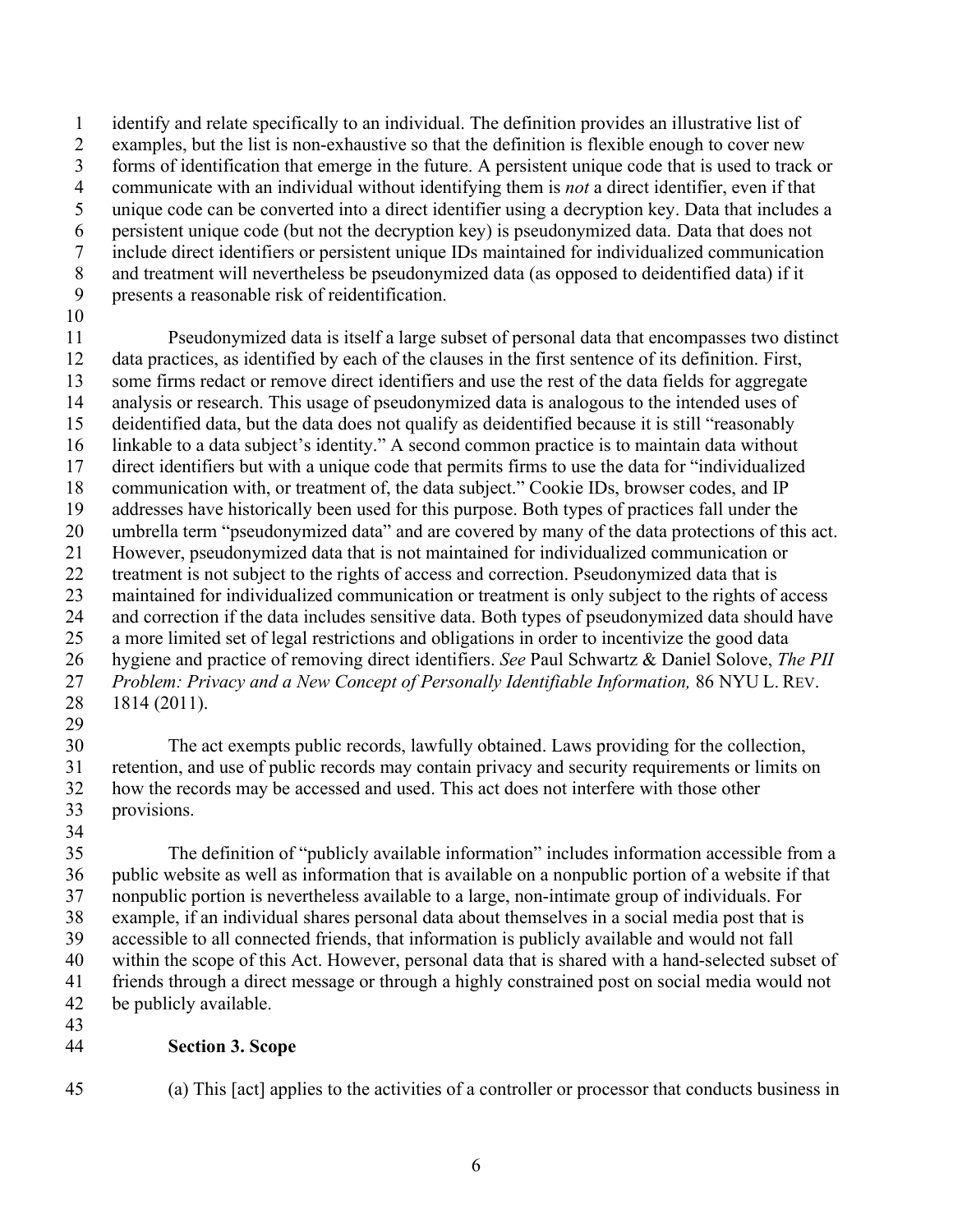| $\mathbf{1}$   | this state or produces products or provides services purposefully directed to residents of this state |
|----------------|-------------------------------------------------------------------------------------------------------|
| $\overline{2}$ | and:                                                                                                  |
| 3              | $(1)$ maintains personal data about more than [50,000] data subjects during a                         |
| $\overline{4}$ | calendar year;                                                                                        |
| 5              | (2) earns more than [50] percent of its gross annual revenue during a calendar                        |
| 6              | year from maintaining personal data from data subjects as a controller or processor;                  |
| 7              | (3) is a processor acting on behalf of a controller the processor knows or has                        |
| 8              | reason to know satisfies paragraph $(1)$ or $(2)$ ; or                                                |
| 9              | (4) maintains personal data, unless it processes the personal data solely using                       |
| 10             | compatible data practices.                                                                            |
| 11             | (b) This [act] does not apply to an agency or instrumentality of this state or a political            |
| 12             | subdivision of this state.                                                                            |
| 13             | (c) This [act] does not apply to personal data that is:                                               |
| 14             | (1) publicly available information;                                                                   |
| 15             | (2) processed solely as part of human-subjects research conducted in compliance                       |
| 16             | with legal requirements for the protection of human subjects;                                         |
| 17             | (3) disclosed as required or permitted by a warrant, subpoena, or court order or rule, or             |
| 18             | otherwise as specifically required by law;                                                            |
| 19             | (4) subject to a public-disclosure requirement under [cite to state public records                    |
| 20             | act]; or                                                                                              |
| 21             | (5) processed in the course of a data subject's employment or application for                         |
| 22             | employment.                                                                                           |
| 23<br>24       | <b>Comment</b>                                                                                        |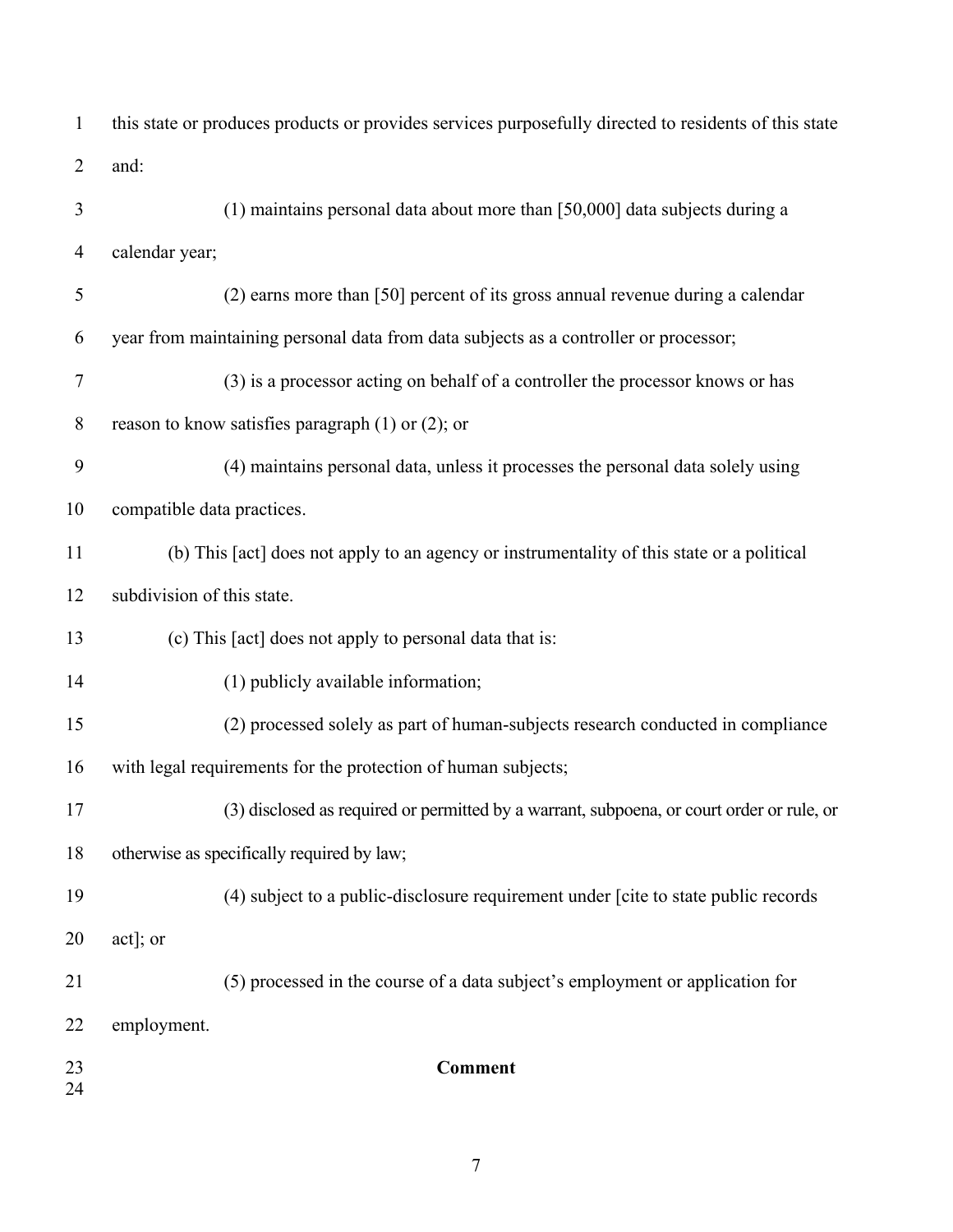<span id="page-10-0"></span>2 This section further constrains the scope of the Act by limiting the controllers and processors 22 The processing of publicly available information is excluded from the act. There are under Section 5; 1 The definition of "personal data" limits that term to data describing residents of this state. 3 obligated to comply with the act. Personal data privacy legislation can impose significant 4 compliance costs on controllers and processors and thus most proposals contain limits similar to 5 those in subsections (1), (2), and (3) which limit their provisions to larger controllers or 6 processors—ones who either process data on a significant number of data subjects or earn a 7 significant amount of their revenue from processing personal data. The threshold numbers are in 8 brackets and each State can determine the proper level of applicability. The main goal of the act 9 is to ensure data is secured and used in responsible ways, and the primary compliance 10 mechanisms imposed are the obligation to publish a privacy policy and to conduct a privacy 11 assessment in order to make their data practices transparent. Similarly, these firms must respond 12 to consumer access and correction rights. The result of the limitations in (a) (1)-(3), however, is 13 to put personal data at risk when collected by smaller firms. Thus, this act also applies to smaller 14 firms, but relieves them of the compliance obligations as long as they use the personal data only 15 for compatible purposes. 16 17 By moving away from data subject consent as the basis for data processing and 18 recognizing that data collectors are entitled to process data for compatible uses, some significant 19 compliance costs are accordingly reduced, while placing limits on incompatible or unexpected 20 and risky uses of data. 21 23 significant First Amendment implication for placing limits on the use of public information. 24 "Publicly available information" is defined in Section 2 of this act. 25 26 Processors and controllers who do not conduct business or market products and services 27 to this state are outside the scope of the act. 28 29 **Section 4. Controller and Processor Responsibilities; General Provisions**  30 (a) A controller shall: 31 (1) if a collecting controller, provide under Section 5 a copy of a data subject's 32 personal data to the data subject on request; 33 (2) correct or amend a data subject's personal data on the data subject's request 34 under Section 5;<br>35 (3) provide notice and transparency under Section 6 about the personal data it 36 maintains and its processing practices; 37 (4) obtain consent for processing that, without consent, would be an incompatible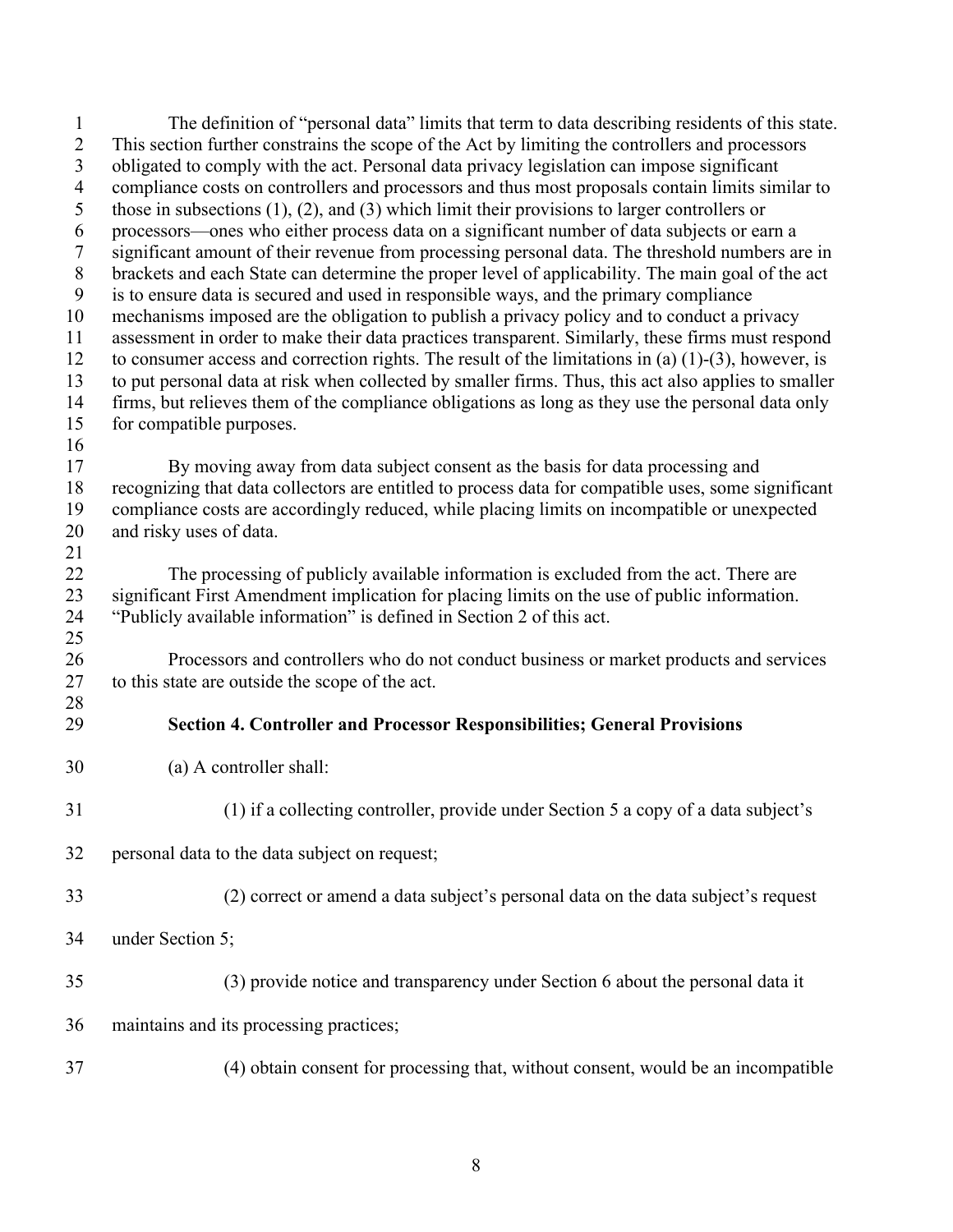| $\mathbf{1}$ | data practice under Section 8;                                                                    |
|--------------|---------------------------------------------------------------------------------------------------|
| 2            | (5) abstain from using a prohibited data practice;                                                |
| 3            | (6) conduct and maintain data privacy and security risk assessments under Section                 |
| 4            | $10;$ and                                                                                         |
| 5            | (7) provide redress for an incompatible data practice or prohibited data practice                 |
| 6            | the controller performs or is responsible for performing while processing a data subject's        |
| 7            | personal data.                                                                                    |
| 8            | (b) A processor shall:                                                                            |
| 9            | (1) on request of the controller, provide the controller with a data subject's                    |
| 10           | personal data or enable the controller to access the personal data at no cost to the controller;  |
| 11           | (2) correct an inaccuracy in a data subject's personal data on request of the                     |
| 12           | controller;                                                                                       |
| 13           | (3) abstain from processing personal data for a purpose other than one requested                  |
| 14           | by the controller;                                                                                |
| 15           | (4) conduct and maintain data privacy and security risk assessments in accordance                 |
| 16           | with Section 10; and                                                                              |
| 17           | (5) provide redress for an incompatible or prohibited data practice the processor                 |
| 18           | knowingly performs in the course of processing a data subject's personal data at the direction of |
| 19           | the controller.                                                                                   |
| 20           | (c) A controller or processor is responsible for an incompatible data practice or prohibited      |
| 21           | data practice committed by another if:                                                            |
| 22           | (1) the practice is committed with respect to personal data collected by the controller           |
| 23           | or processed by the processor; and                                                                |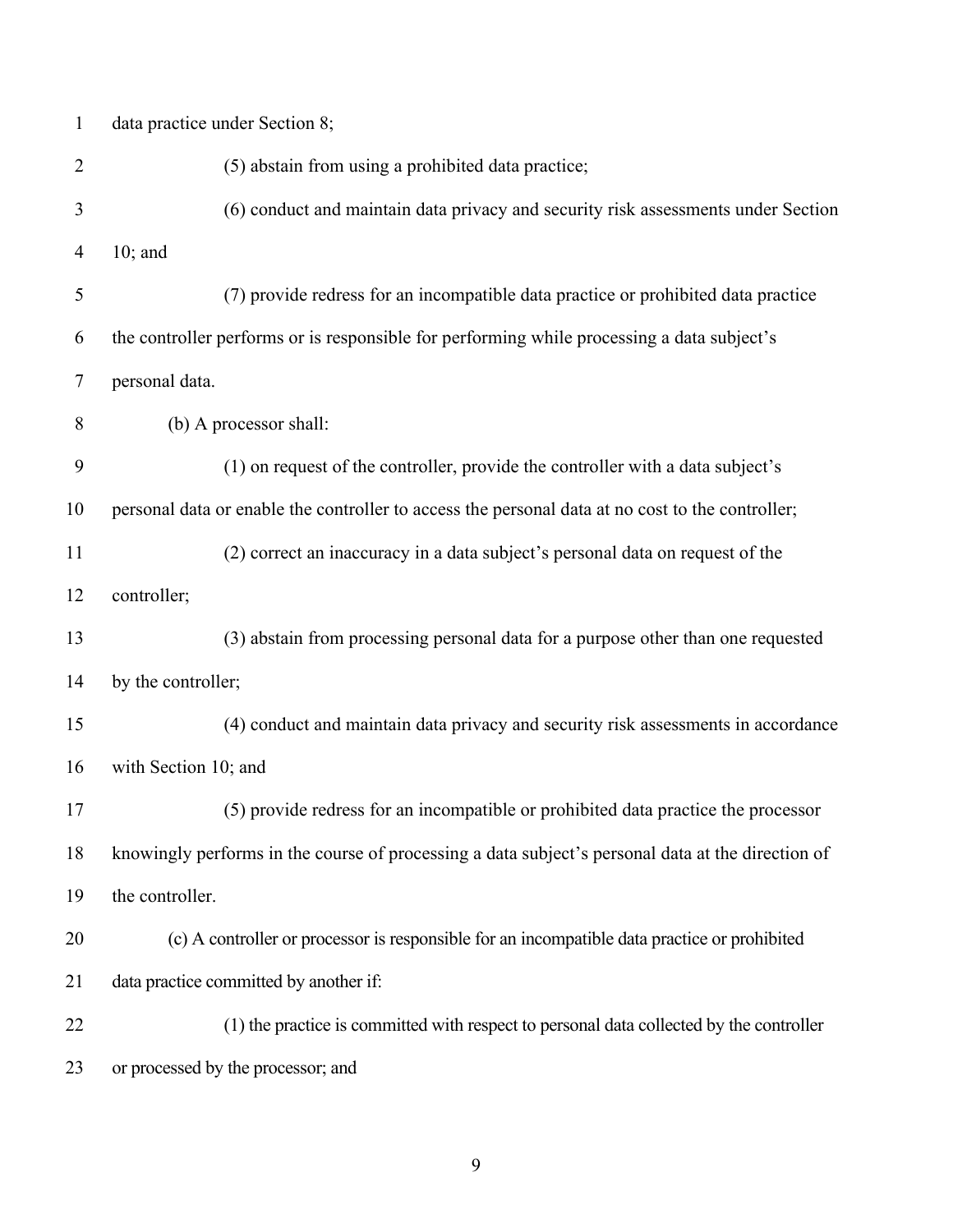1 (2) the controller or processor knew the personal data would be used for the practice

2 and was in a position to prevent it.

#### 3 **Comment**

 $\frac{4}{5}$ This Part clarifies the different obligations that collecting controllers, third party 6 controllers, and data processors owe to individuals. Third party controllers, including data<br>7 brokers, are firms that decide how data is processed. They are under most of the same oblis brokers, are firms that decide how data is processed. They are under most of the same obligations 8 as collecting controllers. However, they are not under the obligation to respond to access or 9 correction requests. A right of access or correction imposed on third party controllers would 10 increase privacy and security vulnerabilities because third party controllers are not able to verify 11 the authenticity of the request as easily as collecting controllers. However, collecting controllers 12 must transmit credible collection requests to downstream third party controllers and data 13 processors who have access to the personal data requiring correction.

15 Subsection (c) makes clear that a malfeasor in a supply chain that violates the act can 16 expose their business partners to liability risk if those partners had sufficient information to know 17 what the malfeasor was doing. This ensures that all actors have incentive to avoid working with 18 irresponsible firms, to refuse to process data in a manner that is prohibited, and to end 19 relationships with downstream processors or third party controllers that violate the act.

20

14

21 This Act does not obligate controllers or processors to delete data at the request of the 22 data subject. This is substantially different from the GDPR, the California Consumer Privacy 23 Act, and several privacy bills recently introduced in state legislatures. There is a wide range of 24 legitimate interests on the part of collectors that require data retention. It also appears difficult 25 given how data is currently stored and processed to assure that any particular data subject's data 26 is deleted. The restriction on processing for compatible uses or incompatible uses with consent 27 should provide sufficient protection.

28

## <span id="page-12-0"></span> 29 **Section 5. Right to Copy and Correct Personal Data**

30 (a) Unless personal data is pseudonymized and not maintained with sensitive data, the

- 31 collecting controller, with respect to personal data initially collected by the controller and
- 32 maintained by the controller or a third-party controller or processor, shall:
- 33 (1) establish a reasonable procedure for a data subject to request, receive a copy
- 34 of, and propose an amendment or correction to personal data about the data subject;
- 35 (2) establish a procedure to authenticate the identity of a data subject who
- 36 requests a copy of the data subject's personal data;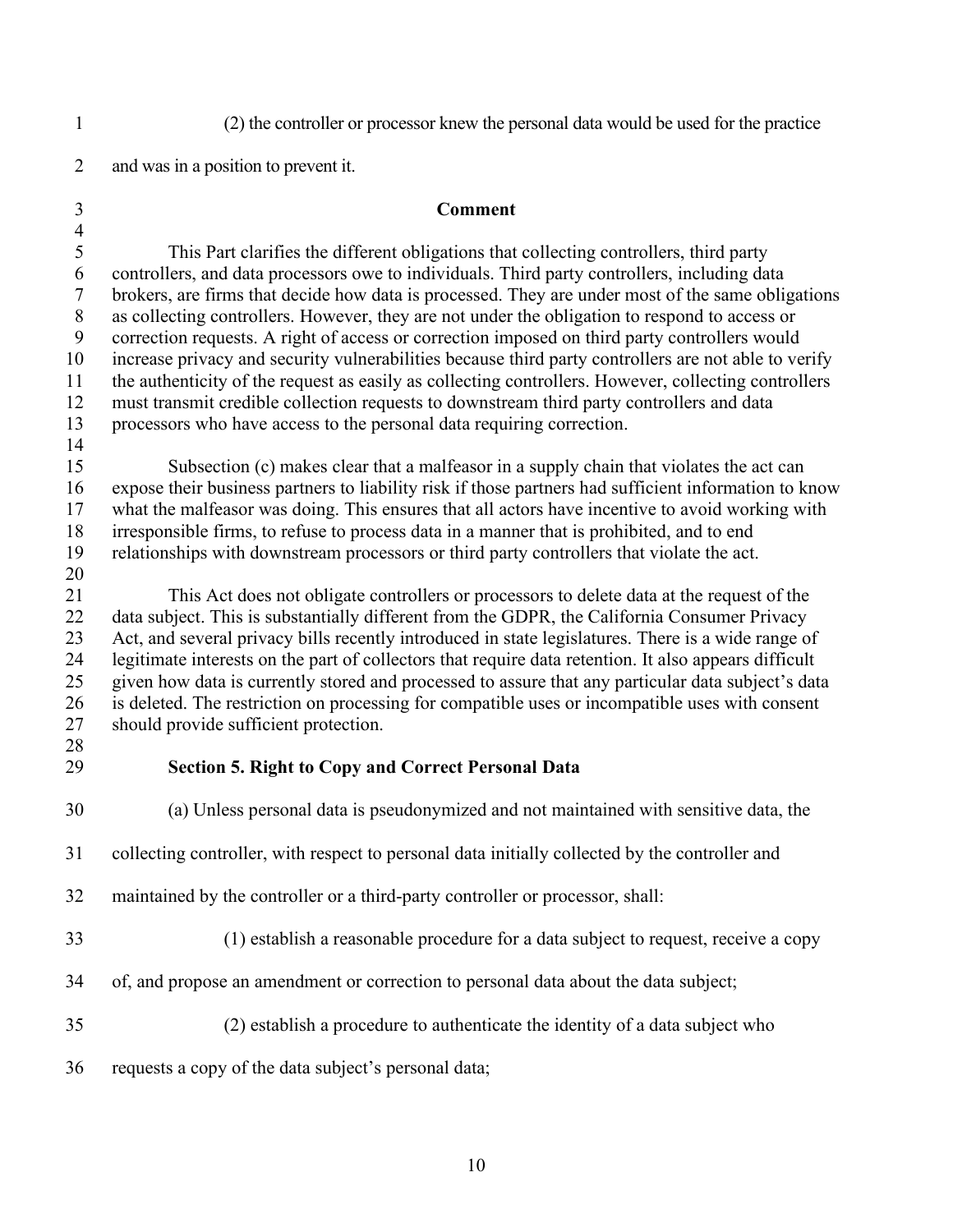| (3) comply with a request from an authenticated data subject for a copy of                                |
|-----------------------------------------------------------------------------------------------------------|
| personal data about the data subject [not later than 45 days] [within a reasonable time] after            |
| receiving it or provide an explanation of action being taken to comply with the request;                  |
| (4) on request, provide the data subject one copy of the data subject's personal                          |
| data free of charge once every 12 months and additional copies on payment of a fee reasonably             |
| based on administrative costs;                                                                            |
| (5) make an amendment or correction requested by a data subject if the controller                         |
| has no reason to believe the request is unreasonable or excessive; and                                    |
| (6) confirm to the data subject that an amendment or correction has been made or                          |
| explain why the amendment or correction has not been made.                                                |
| (b) A collecting controller shall make a reasonable effort to ensure that a correction of                 |
| personal data performed by the controller also is performed on personal data maintained by a              |
| third-party controller or processor that directly or indirectly received personal data from the           |
| collecting controller. A third-party controller or processor shall make a reasonable effort to assist     |
| the collecting controller, if necessary to satisfy a request of a data subject under this section.        |
| (c) A controller may not deny a good or service, charge a different rate, or provide a                    |
| different level of quality to a data subject in retaliation for exercising a right under this section. It |
| is not retaliation under this subsection for a controller to make a data subject ineligible to            |
| participate in a program if:                                                                              |
| (1) the corrected information requested by the data subject makes the data subject                        |
| ineligible for the program; and                                                                           |
| (2) the program's terms of service specify the eligibility requirements for all                           |
| participants.                                                                                             |
|                                                                                                           |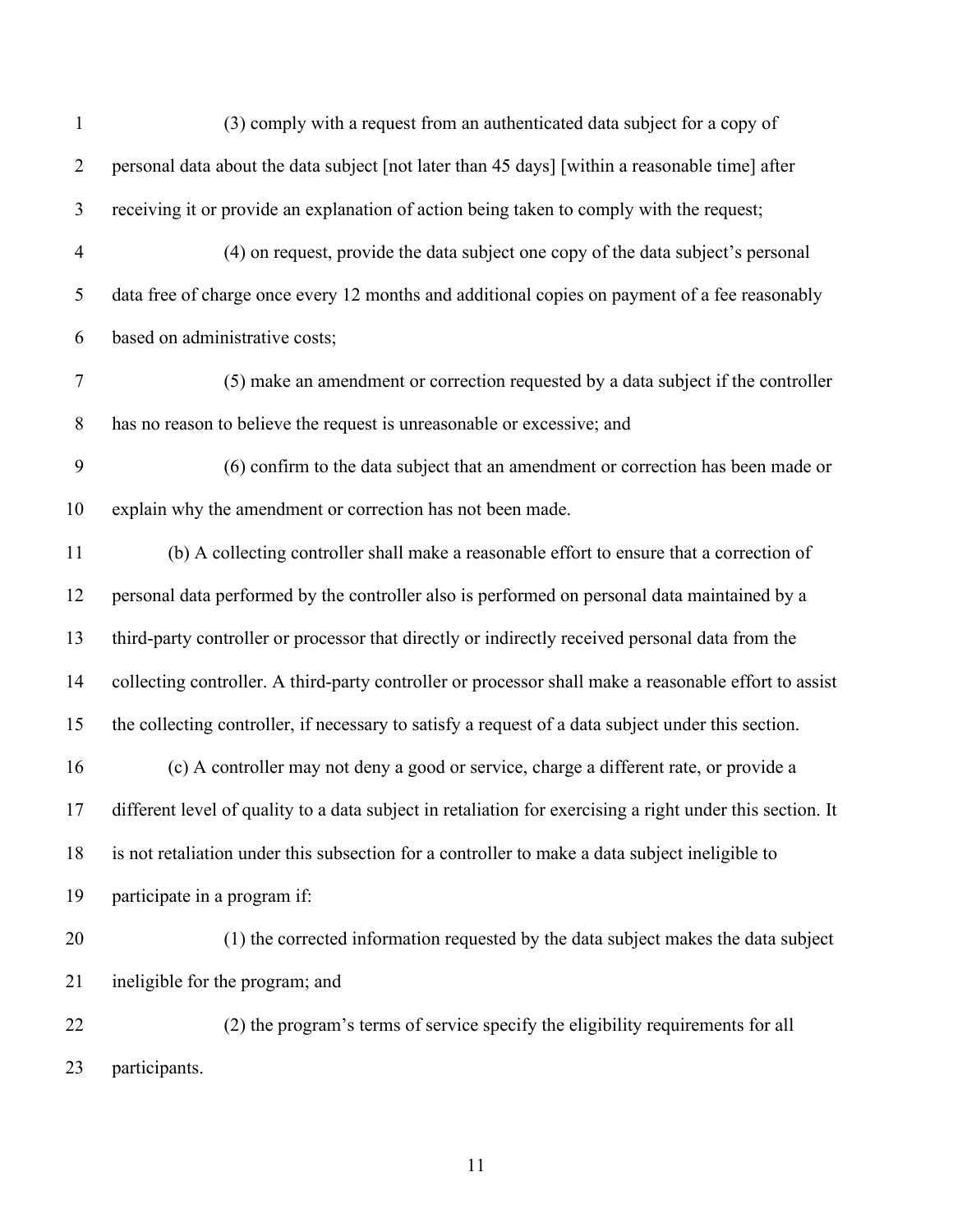1 (d) An agreement that waives or limits a right or duty under this section is contrary to

2 public policy and unenforceable.

4

14

22

#### 3 **Comment**

 7 data subject such that a secure authentication process would not unduly burden their business. A 5 10 The requirement to provide a copy of data or to initiate a data correction applies only to 6 collecting controllers. These are the firms that already necessarily have a relationship with the 8 collecting controller must transmit any reasonable request for data correction to third party 9 controllers and processors and make reasonable efforts to ensure that these third parties have actually made the requested change. Any third-party controller that receives a request for 11 correction from a collecting controller must transmit the request to any processor or other third-12 party controller that it has engaged so that the entire chain of custody of personal data is 13 corrected.

15 20 A collecting controller that controls and maintains personal data from several sources, 16 only some of which were originally collected by the collecting controller, must nevertheless 17 provide access to and correction of all personal data that the collecting controller has associated 18 with the data subject. Thus, if a collecting controller comingles personal data collected directly 19 from the data subject with data that has been collected or accessed from other sources (including public sources and from other firms who share federated data) but is linked data subject, the 21 access and correction rights apply to the entire set of personal data.

25 30 35 23 Access and correction rights do not apply to pseudonymized data in most cases. The only 24 time a collecting controller will have to provide access and correction to pseudonymized data is if the data contains sensitive data, *and* the collecting controller maintains the data so that it can 26 and will be re-associated with an individual at a later date (or transmits the pseudonymized data 27 to a third party for its use in this way.) A collecting controller that stores user credentials and 28 profiles of its customers can avoid the access and correction obligations if it segregates its data 29 into a key code and a pseudonymized database so that the data fields are stored with a unique code and no identifiers. The separate key will allow the controller to reidentify a user's data 31 when necessary or relevant for their interactions with the customers. Likewise, a collecting 32 controller that creates a dataset for its own research use (without maintaining it in a way that 33 allows for reassociation with the data subject) will not have to provide access or correction rights 34 even if the pseudonymized data includes sensitive information such as gender or race. A retailer that collects and transmits credit card data to the issuer of the credit card in order to facilitate a 36 one-time credit card transactions is not maintaining this sensitive pseudonymized data. 37

 41 variety of firms follow a business model that provides their services for free or at a reduced rate 42 in exchange for their customers providing personal data. This provision does not affect such a 40 38 Subpart (c) ensures that a data subject who uses a right to access or correction is not 39 penalized through diminished services or access for using their rights. This anti-discrimination provision is narrower than those appearing in statutes that also provide a right to deletion. A 43 business model. For a denial to be prohibited by this section it must be in retaliation for a data 44 subject's exercise of a right to access or correct data. Not every change in service following a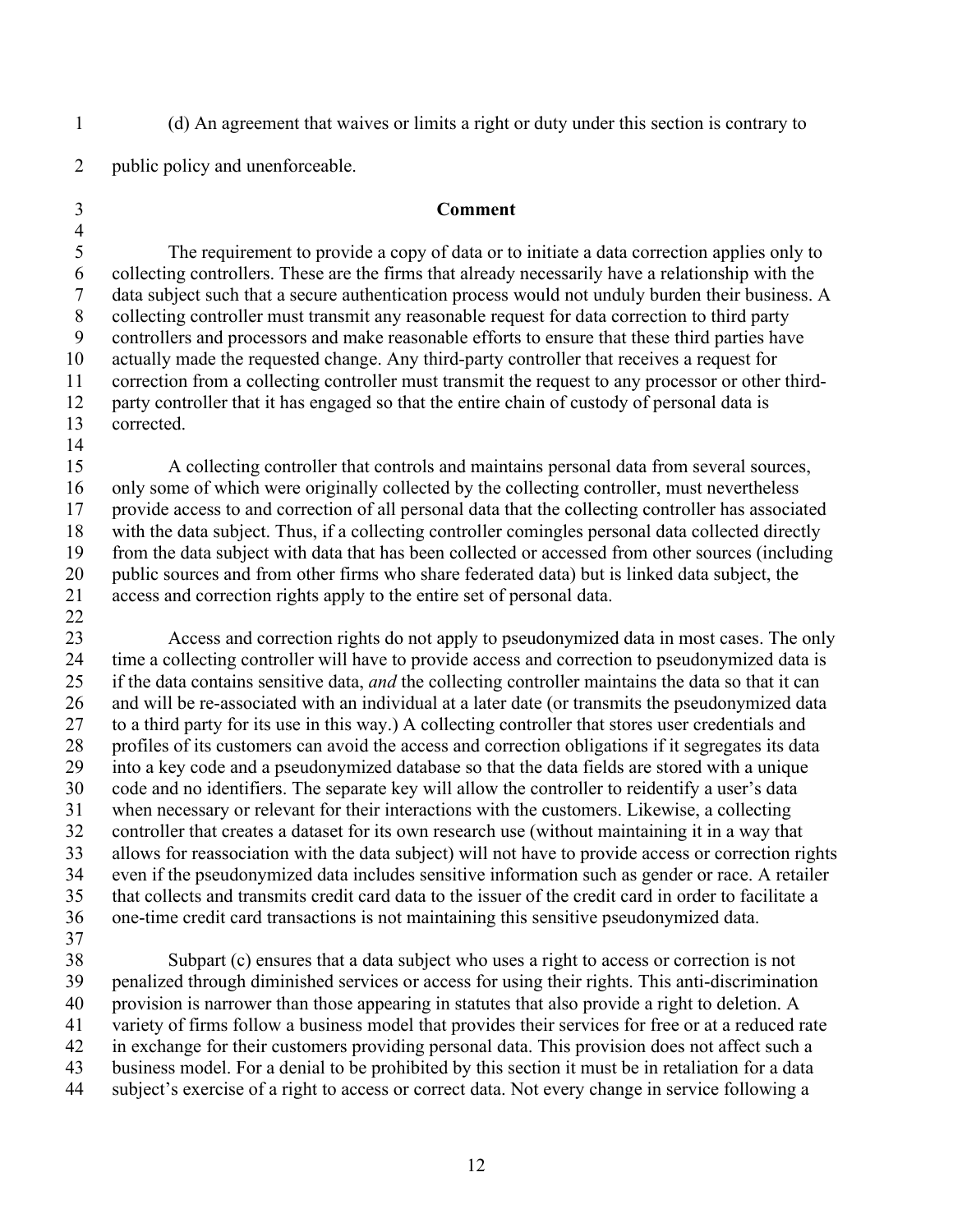<span id="page-15-0"></span>

| $\mathbf{1}$<br>$\overline{c}$<br>$\overline{3}$<br>$\overline{4}$<br>5 | correction of data is discriminatory. For example, a loyalty or membership club that requires<br>members to live in a certain region may make a member ineligible for benefits if the correction<br>to the data shows an address outside the region. Similarly, a correction of data that shows a<br>significant increase in the data subject's risk profile may justify an increase in insurance<br>premium rates. Neither of these or similar actions would be "retaliation" under this section. |
|-------------------------------------------------------------------------|----------------------------------------------------------------------------------------------------------------------------------------------------------------------------------------------------------------------------------------------------------------------------------------------------------------------------------------------------------------------------------------------------------------------------------------------------------------------------------------------------|
| 6<br>$\boldsymbol{7}$                                                   | <b>Section 6. Privacy Policy</b>                                                                                                                                                                                                                                                                                                                                                                                                                                                                   |
| 8                                                                       | (a) A controller shall adopt and comply with a reasonably clear and accessible privacy                                                                                                                                                                                                                                                                                                                                                                                                             |
| 9                                                                       | policy that discloses:                                                                                                                                                                                                                                                                                                                                                                                                                                                                             |
| 10                                                                      | (1) categories of personal data maintained by or on behalf of the controller;                                                                                                                                                                                                                                                                                                                                                                                                                      |
| 11                                                                      | (2) categories of personal data the controller provides to a processor or another                                                                                                                                                                                                                                                                                                                                                                                                                  |
| 12                                                                      | controller and the purpose of providing the personal data;                                                                                                                                                                                                                                                                                                                                                                                                                                         |
| 13                                                                      | (3) compatible data practices applied routinely to personal data by the controller                                                                                                                                                                                                                                                                                                                                                                                                                 |
| 14                                                                      | or by an authorized processor;                                                                                                                                                                                                                                                                                                                                                                                                                                                                     |
| 15                                                                      | (4) incompatible data practices that, unless the data subject withholds consent,                                                                                                                                                                                                                                                                                                                                                                                                                   |
| 16                                                                      | will be applied by the controller or an authorized processor to personal data;                                                                                                                                                                                                                                                                                                                                                                                                                     |
| 17                                                                      | (5) the procedure for a data subject to exercise a right under Section 5;                                                                                                                                                                                                                                                                                                                                                                                                                          |
| 18                                                                      | (6) federal, state, or international privacy laws or frameworks with which the                                                                                                                                                                                                                                                                                                                                                                                                                     |
| 19                                                                      | controller complies; and                                                                                                                                                                                                                                                                                                                                                                                                                                                                           |
| 20                                                                      | (7) any voluntary consensus standard adopted by the controller.                                                                                                                                                                                                                                                                                                                                                                                                                                    |
| 21                                                                      | (b) The privacy policy under subsection (a) must be reasonably available to a data subject                                                                                                                                                                                                                                                                                                                                                                                                         |
| 22                                                                      | at the time personal data is collected about the subject.                                                                                                                                                                                                                                                                                                                                                                                                                                          |
| 23                                                                      | (c) If a controller maintains a public website, the controller shall publish the privacy                                                                                                                                                                                                                                                                                                                                                                                                           |
| 24                                                                      | policy on the website.                                                                                                                                                                                                                                                                                                                                                                                                                                                                             |
| 25                                                                      | (d) The [Attorney General] may review the privacy policy of a controller for compliance                                                                                                                                                                                                                                                                                                                                                                                                            |
| 26                                                                      | with this section.                                                                                                                                                                                                                                                                                                                                                                                                                                                                                 |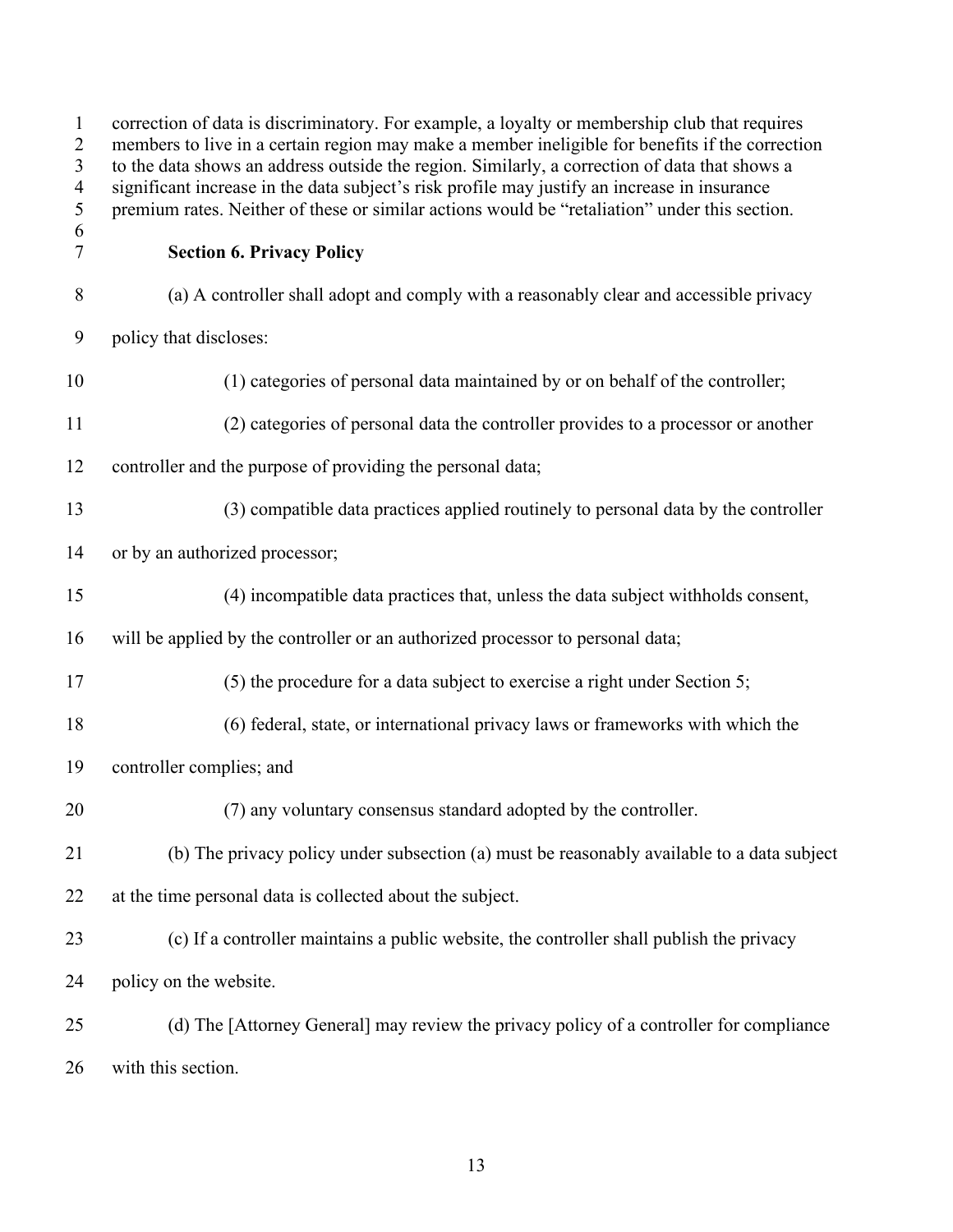22 are not routinely used. For example, a controller may disclose personal data that provides 36 (a) A controller or processor may engage in a compatible data practice without the data 38 consistent with the ordinary expectations of data subjects or is likely to benefit data subject 1 **Comment**  2 3 The purpose of the required privacy policy is to provide data subjects with a transparent 4 way to determine the scope of the data processing conducted by collecting controllers. While<br>5 consent to compatible data practices is not required, the privacy policy does assure that data 5 consent to compatible data practices is not required, the privacy policy does assure that data 6 subjects can understand what those practices are for a particular controller and may choose not to 7 engage with that controller or its affiliates. Thus, this helps to promote an autonomy regime for 8 individuals with high levels of privacy concern without requiring burdensome consent<br>9 instruments. The privacy policy also permits consumer advocates and the Attorney Ger instruments. The privacy policy also permits consumer advocates and the Attorney General to 10 monitor data practices and to take appropriate action. 11 12 Controllers and processors must describe all of the personal data routinely maintained 13 about data subjects including pseudonymized data. They must also describe compatible data 14 practices and incompatible data practices employed with consent under Section 8 that are 15 currently in routine use. Because the privacy policy requirement applies only to "maintained" 16 data, controllers do not have to provide disclosures related to personal data (whether directly 17 identified or pseudonymized) that are not used as a system of records for individualized 18 communications or treatment. For example, email systems or pseudonymized statistical data 19 typically would not be subject to this privacy policy requirement. 20 21 Controllers and processors do not have to explicitly state compatible data practices that 23 evidence of criminal activity to a law enforcement agency without listing this practice in its<br>24 privacy policy as long as this type of disclosure is unusual. privacy policy as long as this type of disclosure is unusual. 25 26 Subsection (b) requires the privacy policy to be reasonably available to the data subject at 27 the time data is collected. This does not require providing a data subject with individual notice. 28 Placement of the privacy policy on a public website or posting in a location that is accessible to 29 data subjects is sufficient. 30 31 The act does not require a controller to adopt and comply with a single or comprehensive<br>32 set of voluntary consensus standards. However, if the controller does adopt such a standard, that set of voluntary consensus standards. However, if the controller does adopt such a standard, that 33 should be stated in the privacy policy. 34 35 **Section 7. Compatible Data Practice**  37 subject's consent. A controller or processor engages in a compatible data practice if the processing is 39 substantially. The following factors apply to determine whether processing is a compatible data

<span id="page-16-0"></span>40 practice: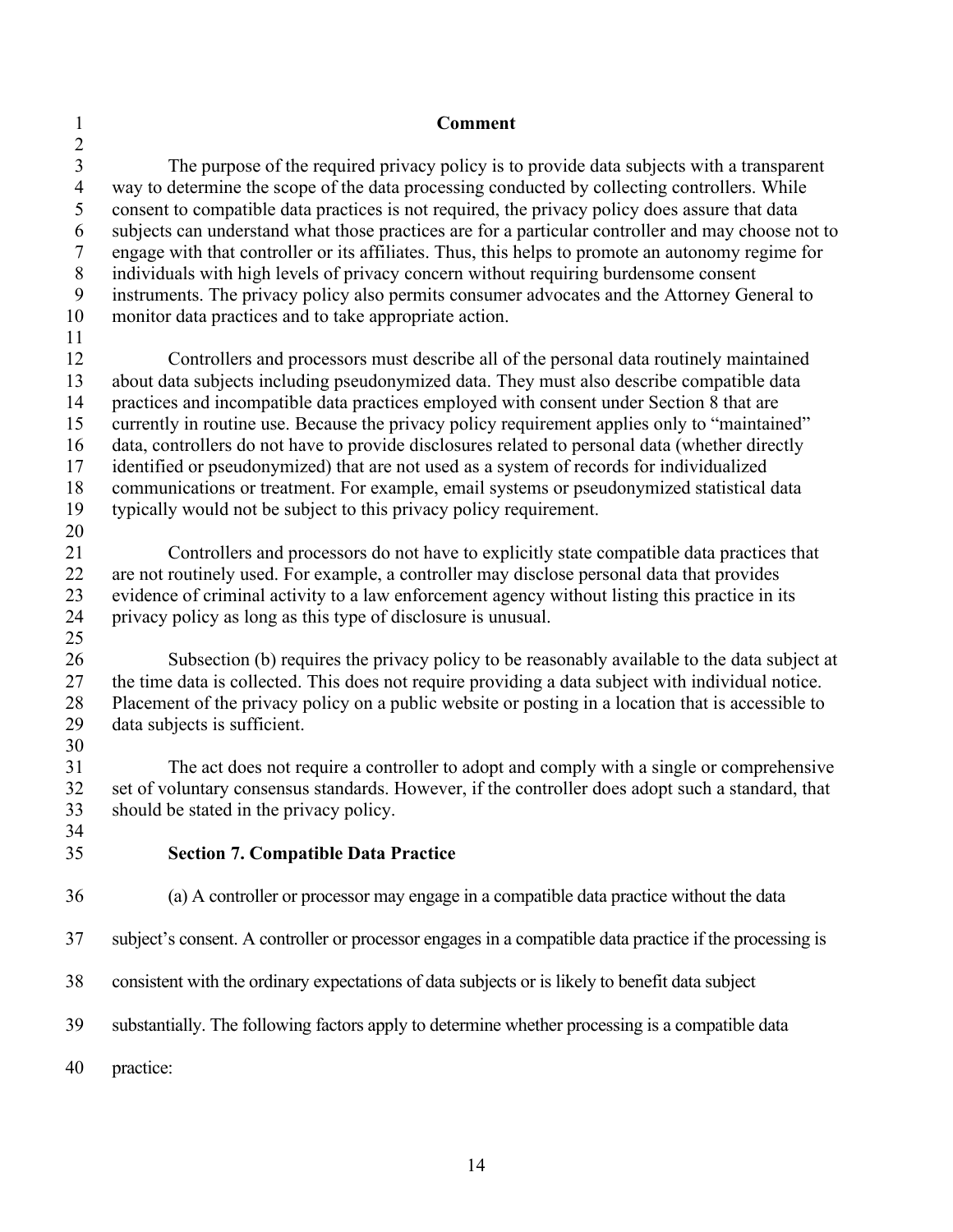| 1              | (1) the data subject's relationship with the controller;                                |
|----------------|-----------------------------------------------------------------------------------------|
| $\overline{2}$ | (2) the type of transaction in which the personal data was collected;                   |
| 3              | (3) the type and nature of the personal data that would be processed;                   |
| 4              | (4) the risk of a negative consequence on the data subject by the use or disclosure of  |
| 5              | the personal data;                                                                      |
| 6              | (5) the effectiveness of a safeguard against unauthorized use or disclosure of the      |
| 7              | personal data; and                                                                      |
| 8              | (6) the extent to which the practice advances the economic, health, or other            |
| 9              | interests of the data subject.                                                          |
| 10             | (b) A compatible data practice includes processing that:                                |
| 11             | (1) initiates or effectuates a transaction with a data subject with the subject's       |
| 12             | knowledge or participation;                                                             |
| 13             | (2) is reasonably necessary to comply with a legal obligation or regulatory oversight   |
| 14             | of the controller;                                                                      |
| 15             | (3) meets a particular and explainable managerial, personnel, administrative, or        |
| 16             | operational need of the controller or processor;                                        |
| 17             | (4) permits appropriate internal oversight of the controller or external oversight by a |
| 18             | government unit or the controller's or processor's agent;                               |
| 19             | (5) is reasonably necessary to create pseudonymized or deidentified data;               |
| 20             | (6) permits analysis for generalized research or research and development of a new      |
| 21             | product or service;                                                                     |
| 22             | (7) is reasonably necessary to prevent, detect, investigate, report on, prosecute, or   |
| 23             | remediate an actual or potential:                                                       |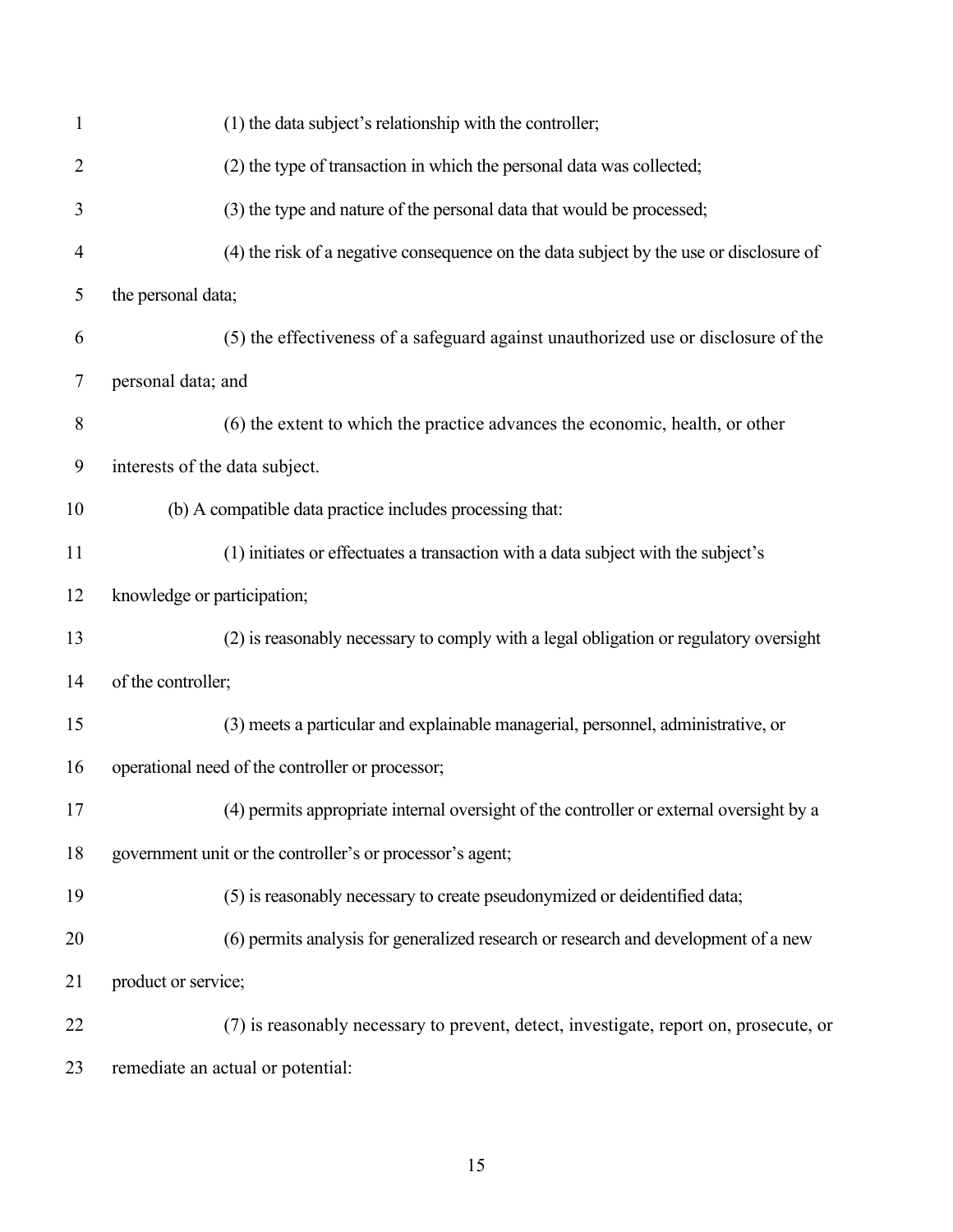| $\mathbf{1}$   | $(A)$ fraud;                                                                                       |
|----------------|----------------------------------------------------------------------------------------------------|
| $\overline{2}$ | (B) unauthorized transaction or claim;                                                             |
| 3              | (C) security incident;                                                                             |
| $\overline{4}$ | (D) malicious, deceptive, or illegal activity;                                                     |
| 5              | (E) legal liability of the controller; or                                                          |
| 6              | (F) threat to national security;                                                                   |
| 7              | $(8)$ assists a person or government entity acting under paragraph $(7)$ ;                         |
| 8              | (9) is reasonably necessary to comply with or defend a legal claim; or                             |
| 9              | (10) any other purpose determined to be a compatible data practice under                           |
| 10             | subsection (a).                                                                                    |
| 11             | (c) A controller may use personal data, or disclose pseudonymized data to a third-party            |
| 12             | controller, to deliver targeted advertising and other purely expressive content to a data subject. |
| 13             | Under this subsection a controller may not use personal data or disclose pseudonymized data to     |
| 14             | be used to offer terms, including terms relating to price or quality, to a data subject that are   |
| 15             | different from terms offered to data subjects generally. Processing personal data or               |
| 16             | pseudonymized data for differential treatment is an incompatible data practice unless the          |
| 17             | processing is otherwise compatible under this section. This subsection does not prevent            |
| 18             | providing special considerations to members of a program if the program's terms of service         |
| 19             | specify the eligibility requirements for all participants.                                         |
| 20             | (d) A controller or processor may process personal data in accordance with the rules of a          |
| 21             | voluntary consensus standard under Sections 12 through 14 unless a court has prohibited the        |
| 22             | processing or found it to be an incompatible data practice. To permit processing under a           |
| 23             | voluntary consensus standard, a controller must commit to the standard in its privacy policy.      |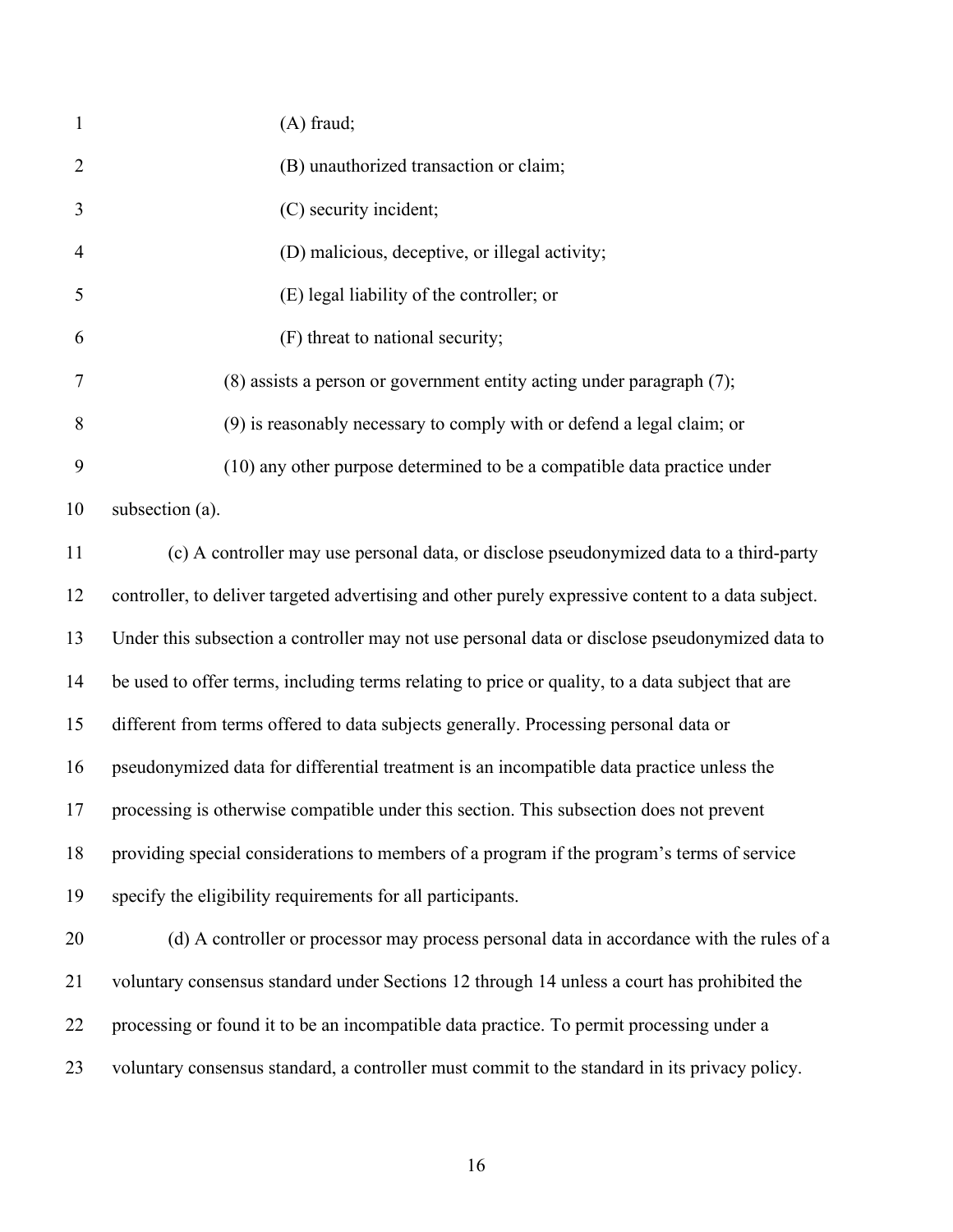**Comment** 

3 4 5 6 Compatible data practices are mutually exclusive from incompatible and prohibited data practices described in Sections 8 and 9. Although compatible practices do not require specific consent from each data subject, they nevertheless must be reflected in the publicly available privacy policy as required by Section 6.

 Subsection (a) provides a list of factors that can help determine whether a practice is or is not would be likely to prefer that the processing occur and would be likely to consent to the processing if 8 9 10 11 12 13 14 15 16 17 18 compatible. Subsection (b) provides a list of nine specific practices that are per se compatible and do not require consent from the data subject followed by a tenth gap-filling category that covers any other processing that meets the more abstract definition of "compatible data practice." The factors listed in subsection (a) inform how the scope of "compatible data practice" should be interpreted. The catch-all provision in (b)(10) allows controllers and processors to create innovative data practices that are unanticipated and do not fall into the scope of one of the conventional compatible practices to proceed without consent as long as data subjects substantially benefit from the practice. In order to find that data subjects substantially benefit from the practice, a court should ask whether data subjects it were not for the transaction costs inherent to consenting processes.

19 20 21 22 23 24 25 26 27 28 29 30 Practices that qualify as compatible under subsection (b)(10) include detecting and reporting back to data subjects that they are at some sort of risk, e.g. of fraud, disease, or criminal victimization. Another example is processing that is used to recommend other purchases that are complements or even requirements for a product that the data subject has already placed in a virtual shopping cart. Both of these examples are now routine practices that consumers favor, but when they first emerged, they seemed inappropriate. Subsection (b)(10) is intentionally reserving space, free from regulatory burdens, for win-win practices of this sort to emerge. This allowance for beneficial repurposing of data makes this act different in substance from the GDPR, which restricts data repurposing unless and which gives data subjects a right to object to any processing outside certain limited "legitimate grounds" of the controller. (Articles 5(1)(b), 18, and 22 of the General Data Protection Regulation.)

31 32 33 34 35 The compatible data practice described in  $(b)(6)$  includes the use of personal data to initially train an AI or machine learning algorithm. The actual use of such an AI or machine learning algorithm in order to make a communication or decisional treatment must fall into one of the other categories of compatible data practices in order to be considered compatible.

36 37 38 39 40 41 42 43 44 Subsection (c) makes clear that the act will not require pop-up windows or other forms of consent before using data for tailored advertising. This leaves many common web practices in place, allowing websites and other content-producers to command higher prices from advertisers based on behavioral advertising rather than using the context of the website alone. This marks a substantial departure from the California Consumer Privacy Act and other privacy acts that have been introduced in state legislatures, including the Washington Privacy Act Sec. 103(5) and the proposed amendments to the Virginia Consumer Data Protection Act Sec. 59.1- 573(5). All of these bills permit data subjects to opt out of the sale or disclosure of personal data for the purpose of targeted advertising.

- 45
- 46

1 2

7

Under subsection (c), websites and other controllers cannot use or share data even in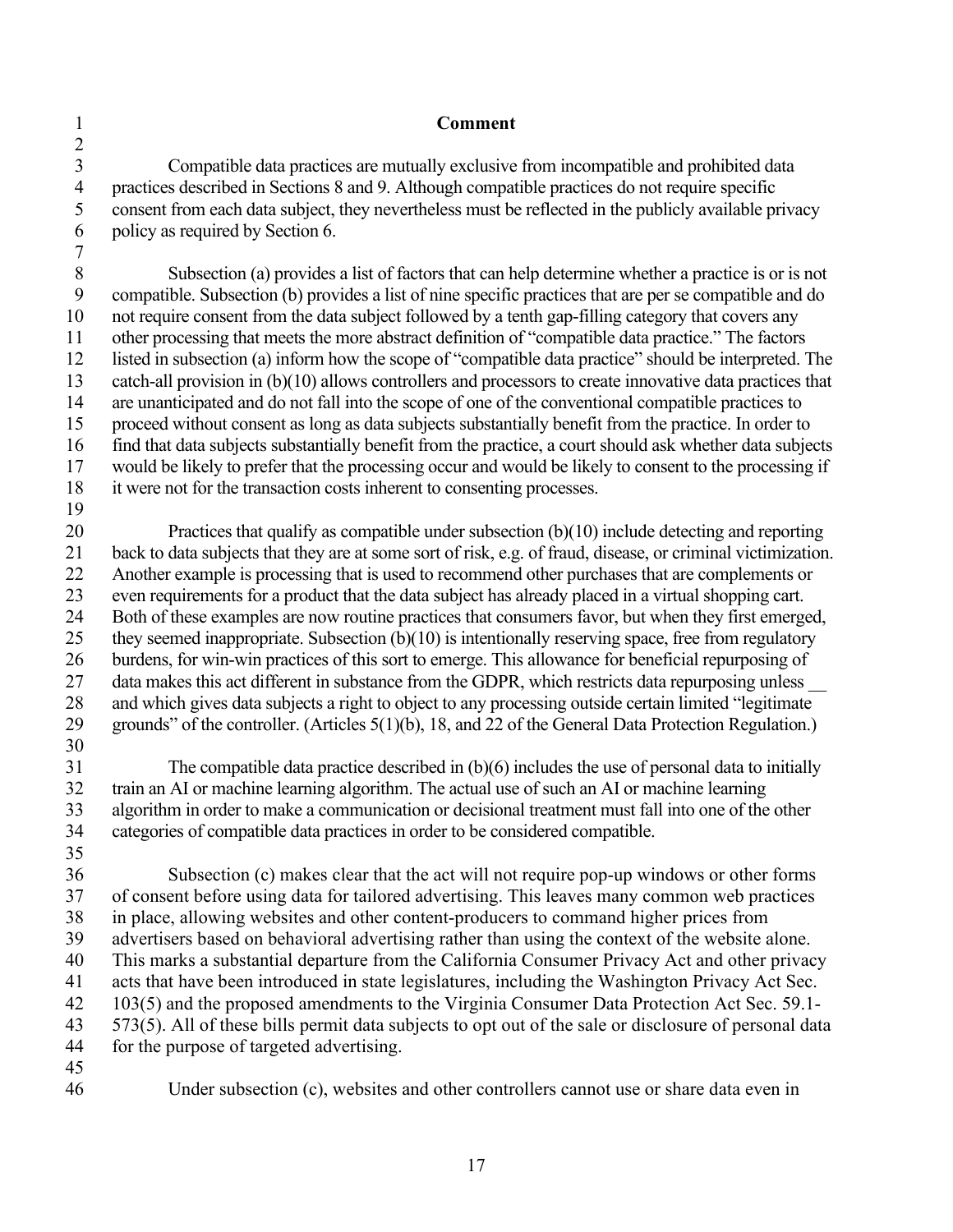12 risk to the data subject specifically would be in a different posture. Like the "sucker list" 20 public health interventions.)<br>21 1 pseudonymized form for tailored treatment unless tailoring treatment is compatible for an 2 entirely different reason. For example, a firm that shares pseudonymized data with a third party 3 controller for the purpose of creating "retention models" or "sucker lists" that will be used by 4 the third party or by the firm itself to modify contract terms cannot rely on subsection (c), 5 because the processing is used for targeted decisional treatment. The firm also cannot rely on 6 subsection  $(b)(10)$  or any other provision of this section because the processing is unanticipated 7 and does not substantially benefit the data subject. (*See* Maddy Varner & Aaron Sankin, *Sucker*  8 *List: How Allstate's Secret Auto Insurance Algorithm Squeezes Big Spenders, THE MARKUP* 9 (February 25, 2020) for an allegation that provides an example of this sort of processing.) By 10 contrast, a firm that runs a wellness-related app and shares pseudonymized data with a third 11 party controller for the purpose of researching public health generally or for assessing a health 13 example, this controller might not be able to rely on subsection (c) because the processing may 14 be used to guide a public health intervention or to modify recommendations that the wellness 15 app gives to the data subject. Nevertheless, the app producer could rely on subsection (b)(10) 16 for processing that changes the function of the app itself because this processing, while 17 potentially unanticipated, redounds to the benefit of the data subject without meaningfully 18 increasing risk of harm. The app producer could rely on subsection (b)(6) for disclosure of 19 pseudonymized data to produce generalized research (which then may be used for general 22 Subsection (c) also clarifies that loyalty programs that use personal data to offer 23 discounts or rewards are compatible practices. Although the targeted offering of discounts or 24 rewards would constitute decisional treatment, these are accepted and commonly preferred 25 practices among consumers. Indeed, most loyalty programs, including programs offering special 26 rewards, premium features, discounts, or club-card privileges, would qualify as compatible 27 practices under subsection  $(b)(1)$  since customers typically affirmatively subscribe or sign up 28 for them in order to receive discounts and rewards. 29 30 Subsection (d) incorporates any data practice that has been recognized as compatible through 31 a voluntary consent process as one of the per se compatible data practices, effectively adding these to 32 the list contained in subsection (c).

33

#### <span id="page-20-0"></span>34 **Section 8. Incompatible Data Practice**

## 35 (a) A controller or processor may engage in an incompatible data practice with the consent of

- 36 the data subject as provided in subsections (b) and (c). A controller or processor engages in an
- incompatible data practice if:
- 37 incompatible data practice if:<br>38 (1) the processing is not a compatible data practice under Section 7 and is not a
- 39 prohibited data practice under Section 9, or
- 40 (2) is otherwise a compatible data practice but is inconsistent with a privacy policy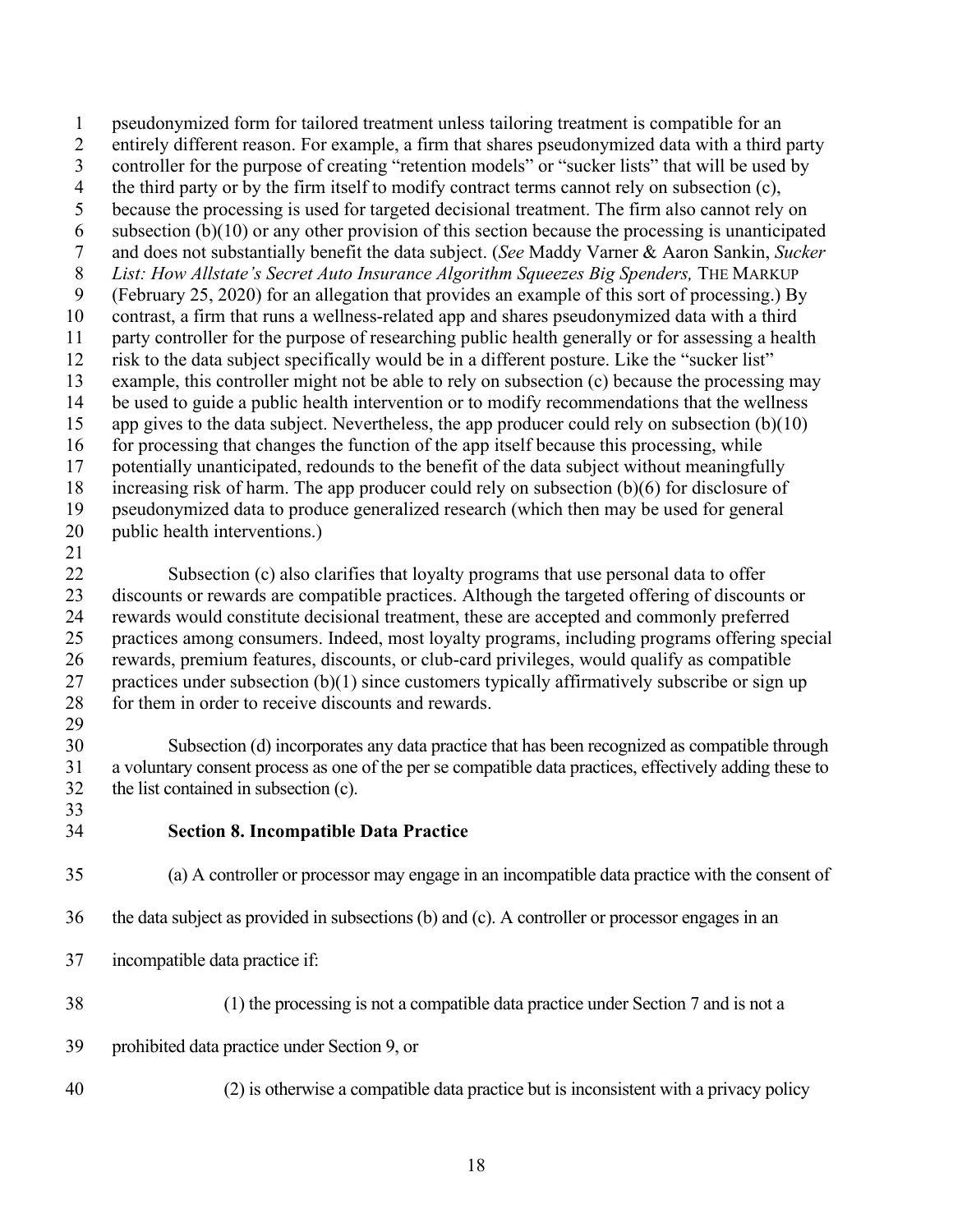1 adopted under Section 6.

<span id="page-21-0"></span>

| $\overline{2}$ | (b) A controller may process personal data that does not include sensitive data using an                                                                                                                         |
|----------------|------------------------------------------------------------------------------------------------------------------------------------------------------------------------------------------------------------------|
| 3              | incompatible data practice if at the time personal data is collected about a data subject, the controller                                                                                                        |
| $\overline{4}$ | provides the data subject with notice and information sufficient to allow the data subject to                                                                                                                    |
| 5              | understand the nature of the incompatible data processing and a reasonable opportunity to withhold                                                                                                               |
| 6              | consent to the practice.                                                                                                                                                                                         |
| 7              | (c) A controller may not process a data subject's sensitive data for an incompatible data                                                                                                                        |
| 8              | practice without the data subject's express consent in a signed record for each practice.                                                                                                                        |
| 9              | (d) Unless processing is a prohibited data practice, a controller may require a data subject                                                                                                                     |
| 10             | to consent to an incompatible data practice as a condition for access to the controller's goods or                                                                                                               |
| 11             | services. The controller may offer a reward or discount in exchange for the data subject's consent                                                                                                               |
| 12             | to process the subject's personal data.                                                                                                                                                                          |
|                |                                                                                                                                                                                                                  |
| 13             | <b>Comment</b>                                                                                                                                                                                                   |
| 14             |                                                                                                                                                                                                                  |
| 15             | An incompatible data practice is an unanticipated use of data that is likely to cause neither<br>substantial harm nor substantial benefit to the data subject. (The former would be a prohibited data            |
| 17             | practice and the latter would be a compatible one.) An example of an incompatible data practice is a                                                                                                             |
| 16<br>18       | firm that develops an app that sells user data to third party fintech firms for the purpose of creating                                                                                                          |
| 19             | novel credit scores or employability scores.                                                                                                                                                                     |
| 20             |                                                                                                                                                                                                                  |
| 21             | Subpart (d) makes clear that a firm may condition services on consent to processing that                                                                                                                         |
| 22             | would otherwise be incompatible. In other words, if the business model for a free game app is to sell                                                                                                            |
| 23             | data to third party fintech firms, the app developers will have to receive consent that meets the                                                                                                                |
| 24             | requirements of subpart (d). But the firm can also refuse service to a potential customer who does not<br>consent. This is distinguishable from the California Privacy Rights Act's nondiscrimination provision, |
| 25<br>26       | which permits variance in price or quality of service only if the difference is "reasonably related to the                                                                                                       |
|                | value provided to the business by the consumer's data." (California Privacy Rights Act Section 11.)                                                                                                              |
|                |                                                                                                                                                                                                                  |
| 27<br>28<br>29 | <b>Section 9. Prohibited Data Practice</b>                                                                                                                                                                       |
| 30             | (a) A controller may not engage in a prohibited data practice. Processing personal data                                                                                                                          |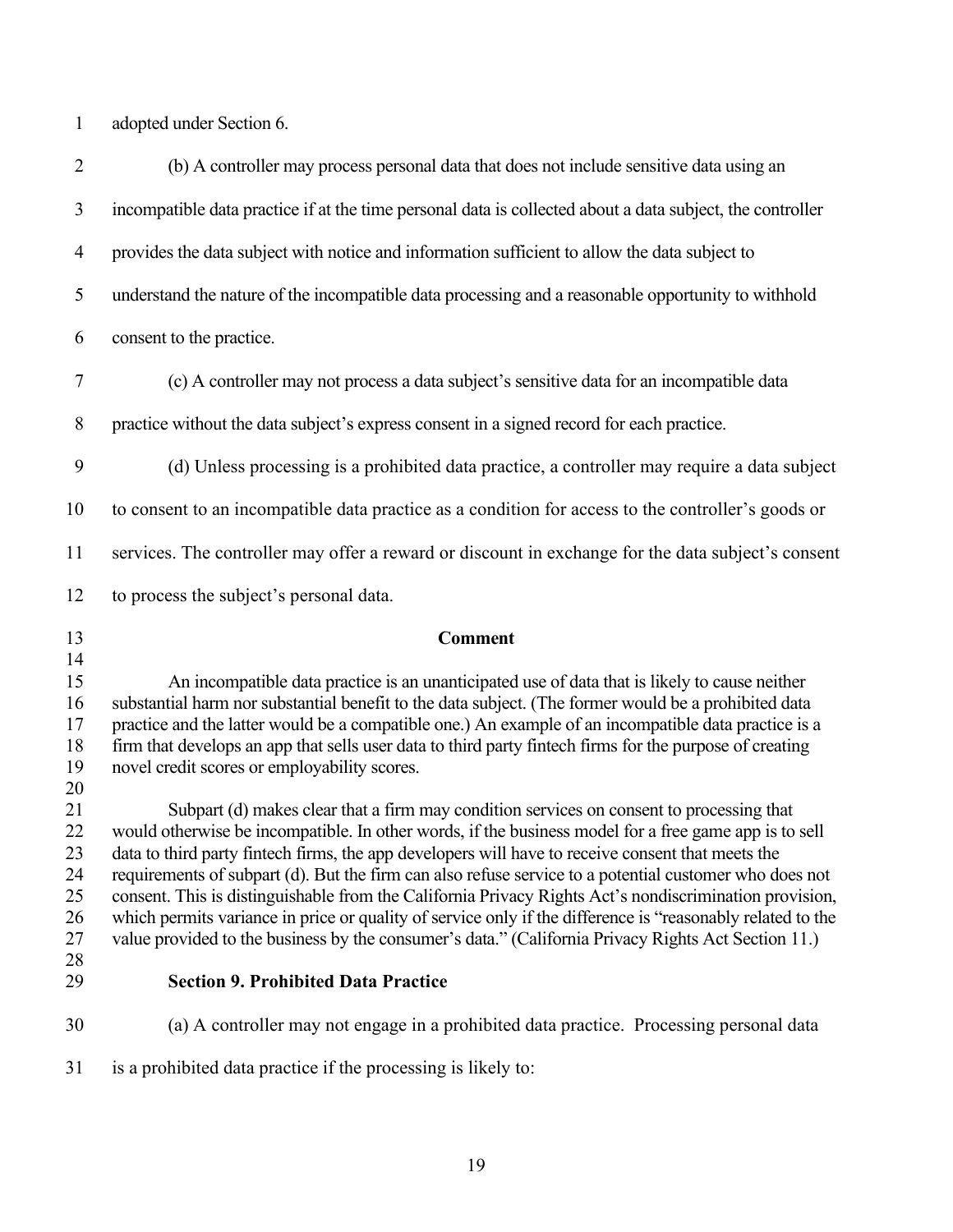| $\mathbf{1}$ | (1) subject a data subject to specific and significant:                                             |
|--------------|-----------------------------------------------------------------------------------------------------|
| 2            | (A) financial, physical, or reputational harm;                                                      |
| 3            | (B) embarrassment, ridicule, intimidation, or harassment; or                                        |
| 4            | (C) physical or other intrusion on solitude or seclusion if the intrusion would                     |
| 5            | be highly offensive to a reasonable person;                                                         |
| 6            | (2) result in misappropriation of personal data to assume another's identity;                       |
| 7            | (3) constitute a violation of other law, including federal or state law against                     |
| 8            | discrimination;                                                                                     |
| 9            | (4) fail to provide reasonable data-security measures, including appropriate                        |
| 10           | administrative, technical, and physical safeguards to prevent unauthorized access; or               |
| 11           | (5) process without consent under Section 8 personal data in a manner that is an                    |
| 12           | incompatible data practice                                                                          |
| 13           | (b) It is a prohibited data practice to collect or create personal data by reidentifying or causing |
| 14           | the reidentification of pseudonymized or deidentified data unless:                                  |
| 15           | (1) the reidentification is performed by a controller or processor that previously had              |
| 16           | pseudonymized or deidentified the data;                                                             |
| 17           | (2) the data subject expects the personal data to be maintained in identified form by               |
| 18           | the controller performing the reidentification; or                                                  |
| 19           | (3) the purpose of the reidentification is to assess the privacy risk of deidentified data          |
| 20           | and the person performing the reidentification does not use or disclose reidentified personal data  |
| 21           | except to demonstrate a privacy vulnerability to the controller or processor that created the       |
| 22           | deidentified data.                                                                                  |
| 23<br>24     | <b>Comment</b>                                                                                      |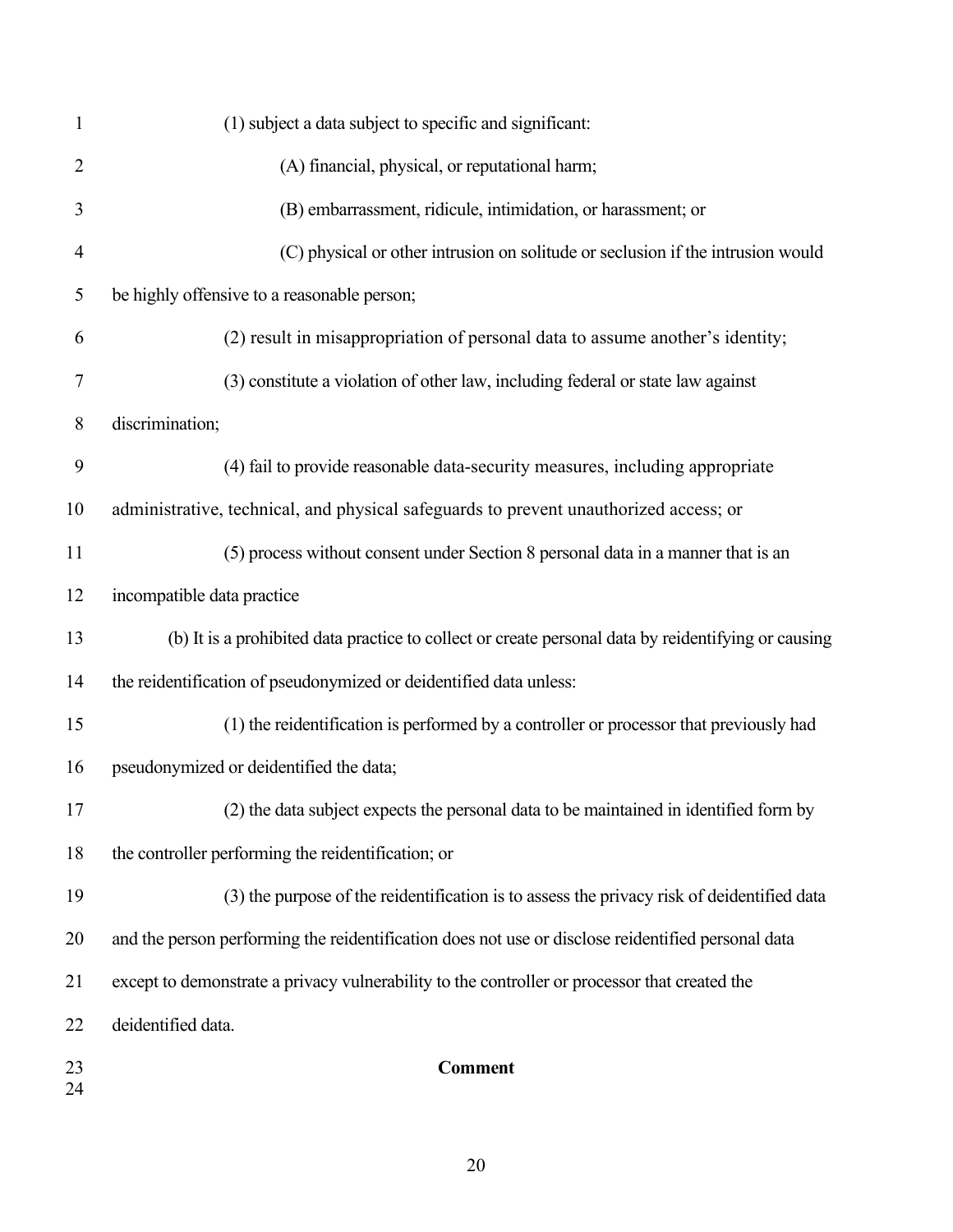<span id="page-23-0"></span>

| $\mathbf{1}$<br>$\overline{c}$                                                                                                                 | Subsection $9(a)$ prohibiting certain practices applies to controllers. Under the act, it is<br>controllers who determine the nature of processing activities.                                                                                                                                                                                                                                                                                                                                                                                                                                                                                                                                                                                                                                                                                                                                                                                                                                                                                                                                                                                                                                                                                                                                                                      |
|------------------------------------------------------------------------------------------------------------------------------------------------|-------------------------------------------------------------------------------------------------------------------------------------------------------------------------------------------------------------------------------------------------------------------------------------------------------------------------------------------------------------------------------------------------------------------------------------------------------------------------------------------------------------------------------------------------------------------------------------------------------------------------------------------------------------------------------------------------------------------------------------------------------------------------------------------------------------------------------------------------------------------------------------------------------------------------------------------------------------------------------------------------------------------------------------------------------------------------------------------------------------------------------------------------------------------------------------------------------------------------------------------------------------------------------------------------------------------------------------|
| $\overline{\mathbf{3}}$<br>$\overline{4}$<br>5<br>6<br>$\overline{7}$<br>$8\,$<br>$\mathbf{9}$<br>10<br>11<br>12<br>13<br>14<br>15<br>16<br>17 | Reidentification of previously deidentified data is a prohibited practice unless the<br>reidentification fits one of the exceptions in subsection (b). Exception $(b)(1)$ covers controllers or<br>processors that are in the practice of pseudonymizing personal data for security reasons and then<br>reidentify the data only when necessary. This exception covers controllers or processors who already<br>have the right and privilege to process personal data. Exception (b)(2) covers controllers who collect<br>pseudonymized data from other controllers with the expectation that the data will be linked to the<br>data subject's identity and maintained in identified form. An example is a credit card issuer that<br>receives transaction data from a retailer in pseudonymized form (with card number, for example) and<br>subsequently associates it with a specific individual's credit account for billing and other purposes.<br>Exception $(b)(3)$ exempts "white hat" researchers who perform reidentification attacks in order to<br>stress-test the deidentification protocols. These researchers may disclose the details (without<br>identities) of their demonstration attacks to the general public, and can also disclose the<br>reidentifications (with identities) to the controller or processor. |
| 18                                                                                                                                             | <b>Section 10. Data Privacy and Security Risk Assessment</b>                                                                                                                                                                                                                                                                                                                                                                                                                                                                                                                                                                                                                                                                                                                                                                                                                                                                                                                                                                                                                                                                                                                                                                                                                                                                        |
| 19                                                                                                                                             | (a) A controller or processor shall conduct and maintain in a record a data privacy and                                                                                                                                                                                                                                                                                                                                                                                                                                                                                                                                                                                                                                                                                                                                                                                                                                                                                                                                                                                                                                                                                                                                                                                                                                             |
| 20                                                                                                                                             | security risk assessment. The assessment may take into account the size, scope and type of                                                                                                                                                                                                                                                                                                                                                                                                                                                                                                                                                                                                                                                                                                                                                                                                                                                                                                                                                                                                                                                                                                                                                                                                                                          |
| 21                                                                                                                                             | business of the controller or processor and the resources available to it. The assessment must                                                                                                                                                                                                                                                                                                                                                                                                                                                                                                                                                                                                                                                                                                                                                                                                                                                                                                                                                                                                                                                                                                                                                                                                                                      |
| 22                                                                                                                                             | evaluate:                                                                                                                                                                                                                                                                                                                                                                                                                                                                                                                                                                                                                                                                                                                                                                                                                                                                                                                                                                                                                                                                                                                                                                                                                                                                                                                           |
| 23                                                                                                                                             | (1) privacy and security risks to the confidentiality and integrity of the personal                                                                                                                                                                                                                                                                                                                                                                                                                                                                                                                                                                                                                                                                                                                                                                                                                                                                                                                                                                                                                                                                                                                                                                                                                                                 |
| 24                                                                                                                                             | data being processed or maintained, the likelihood of the risks, and the impact that the risks                                                                                                                                                                                                                                                                                                                                                                                                                                                                                                                                                                                                                                                                                                                                                                                                                                                                                                                                                                                                                                                                                                                                                                                                                                      |
| 25                                                                                                                                             | would have on the privacy and security of the personal data;                                                                                                                                                                                                                                                                                                                                                                                                                                                                                                                                                                                                                                                                                                                                                                                                                                                                                                                                                                                                                                                                                                                                                                                                                                                                        |
| 26                                                                                                                                             | (2) efforts taken to mitigate the risks; and                                                                                                                                                                                                                                                                                                                                                                                                                                                                                                                                                                                                                                                                                                                                                                                                                                                                                                                                                                                                                                                                                                                                                                                                                                                                                        |
| 27                                                                                                                                             | (3) the extent to which the data practices comply with this [act].                                                                                                                                                                                                                                                                                                                                                                                                                                                                                                                                                                                                                                                                                                                                                                                                                                                                                                                                                                                                                                                                                                                                                                                                                                                                  |
| 28                                                                                                                                             | (b) The data privacy and security risk assessment must be updated if there is a change in                                                                                                                                                                                                                                                                                                                                                                                                                                                                                                                                                                                                                                                                                                                                                                                                                                                                                                                                                                                                                                                                                                                                                                                                                                           |
| 29                                                                                                                                             | the risk environment or in a data practice that may materially affect the privacy or security of the                                                                                                                                                                                                                                                                                                                                                                                                                                                                                                                                                                                                                                                                                                                                                                                                                                                                                                                                                                                                                                                                                                                                                                                                                                |
| 30                                                                                                                                             | personal data.                                                                                                                                                                                                                                                                                                                                                                                                                                                                                                                                                                                                                                                                                                                                                                                                                                                                                                                                                                                                                                                                                                                                                                                                                                                                                                                      |
| 31                                                                                                                                             | (c) A data privacy and security risk assessment is confidential [and is not subject to a                                                                                                                                                                                                                                                                                                                                                                                                                                                                                                                                                                                                                                                                                                                                                                                                                                                                                                                                                                                                                                                                                                                                                                                                                                            |
| 32                                                                                                                                             | public records request or discovery in a civil action]. The fact that a controller or processor                                                                                                                                                                                                                                                                                                                                                                                                                                                                                                                                                                                                                                                                                                                                                                                                                                                                                                                                                                                                                                                                                                                                                                                                                                     |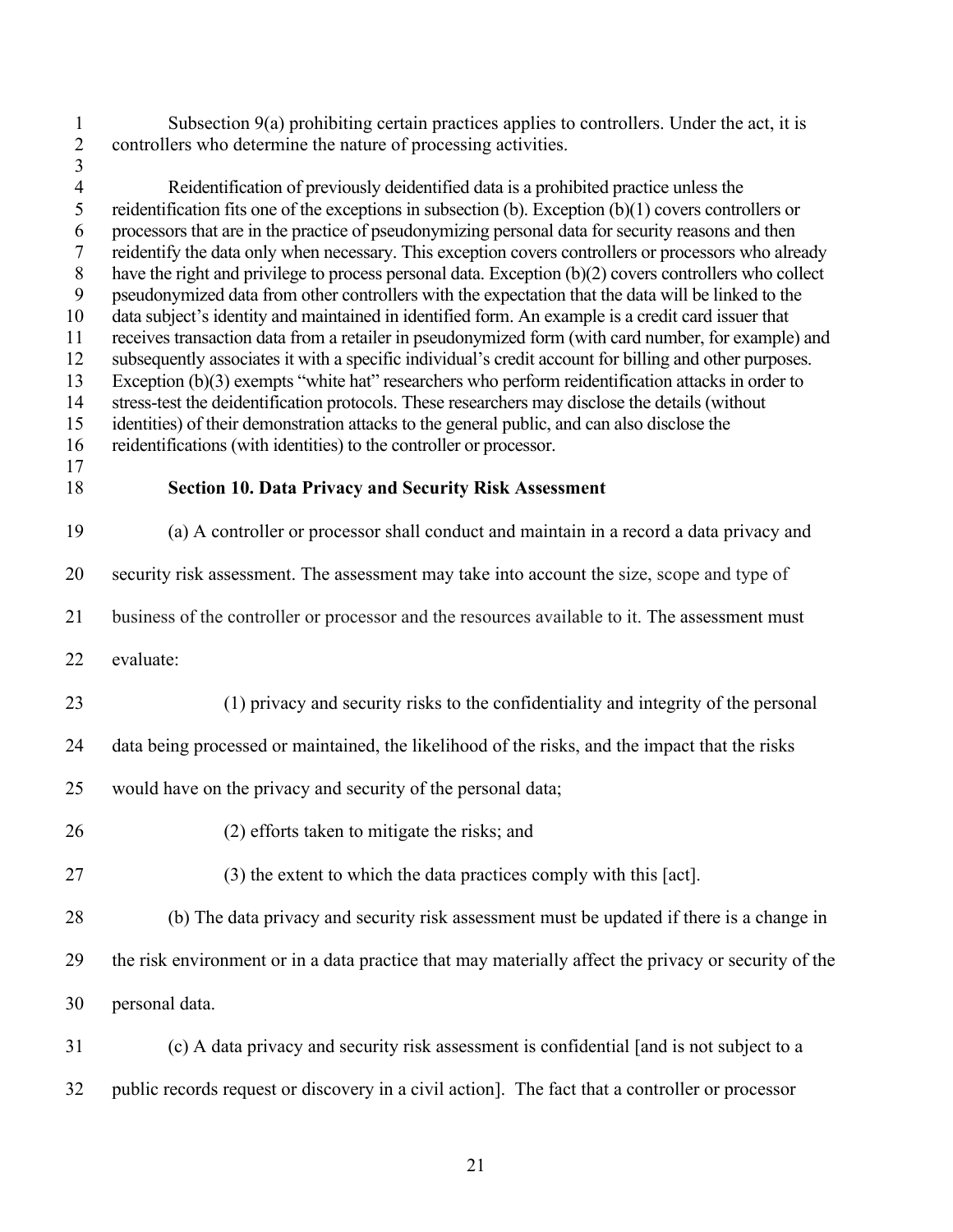<span id="page-24-0"></span>

| $\mathbf{1}$                             | conducted an assessment, the facts underlying the assessment, and the date of the assessment are                                                                                                                                                                                                                                                                                                                                                                                  |
|------------------------------------------|-----------------------------------------------------------------------------------------------------------------------------------------------------------------------------------------------------------------------------------------------------------------------------------------------------------------------------------------------------------------------------------------------------------------------------------------------------------------------------------|
| $\overline{2}$                           | not confidential.                                                                                                                                                                                                                                                                                                                                                                                                                                                                 |
| $\mathfrak{Z}$<br>$\overline{4}$<br>5    | <b>Legislative Note:</b> The state should include appropriate language in subsection $(c)$ exempting a<br>data privacy assessment from an open records request and discovery in a civil case to the<br>maximum extent possible under state law.                                                                                                                                                                                                                                   |
| 6<br>$\tau$                              | <b>Comment</b>                                                                                                                                                                                                                                                                                                                                                                                                                                                                    |
| $\, 8$                                   |                                                                                                                                                                                                                                                                                                                                                                                                                                                                                   |
| $\boldsymbol{9}$<br>10<br>11<br>12<br>13 | The goal here is to ensure that all controllers and processors go through a reflective<br>process of evaluation that is appropriate for their size and the intensity of data use. Other than<br>being a record, the act does not require any particular format for the evaluation. There are many<br>existing forms that companies can use to help them through a privacy impact assessment, and the<br>Attorney General may recommend or provide some of these on their website. |
| 14                                       |                                                                                                                                                                                                                                                                                                                                                                                                                                                                                   |
| 15<br>16<br>17<br>18<br>19               | Under this section, the privacy and risk assessment is a confidential document and should<br>not be subject to disclosure or discovery. The purpose is to assure the assessment is an honest<br>assessment rather than a document produced for possible future litigation. However, the fact that<br>an assessment was completed and the date of that assessment are not confidential in order to<br>permit enforcement of the section.                                           |
| 20<br>21                                 | <b>Section 11. Compliance with Other Law Protecting Personal Data</b>                                                                                                                                                                                                                                                                                                                                                                                                             |
| 22                                       | (a) A controller or processor complies with this [act] if it complies with a comparable                                                                                                                                                                                                                                                                                                                                                                                           |
| 23                                       | personal-data protection law in another jurisdiction and the [Attorney General] determines the                                                                                                                                                                                                                                                                                                                                                                                    |
| 24                                       | law in the other jurisdiction is equally or more protective of personal data than this [act]. The                                                                                                                                                                                                                                                                                                                                                                                 |
| 25                                       | [Attorney General] may set a fee to be charged to a controller or processor that asserts compliance                                                                                                                                                                                                                                                                                                                                                                               |
| 26                                       | with a comparable law under this subsection. The fee must reflect the cost reasonably expected to be                                                                                                                                                                                                                                                                                                                                                                              |
| 27                                       | incurred by the [Attorney General] to determine whether the comparable law is equally or more                                                                                                                                                                                                                                                                                                                                                                                     |
| 28                                       | protective than this [act].                                                                                                                                                                                                                                                                                                                                                                                                                                                       |
| 29                                       | (b) A controller or processor complies with this [act] with regard to processing that is                                                                                                                                                                                                                                                                                                                                                                                          |
| 30                                       | subject to:                                                                                                                                                                                                                                                                                                                                                                                                                                                                       |
| 31                                       | (1) the Health Insurance Portability and Accountability Act, Pub. L. 104-191, if                                                                                                                                                                                                                                                                                                                                                                                                  |
| 32                                       | the controller or processor is regulated by that act;                                                                                                                                                                                                                                                                                                                                                                                                                             |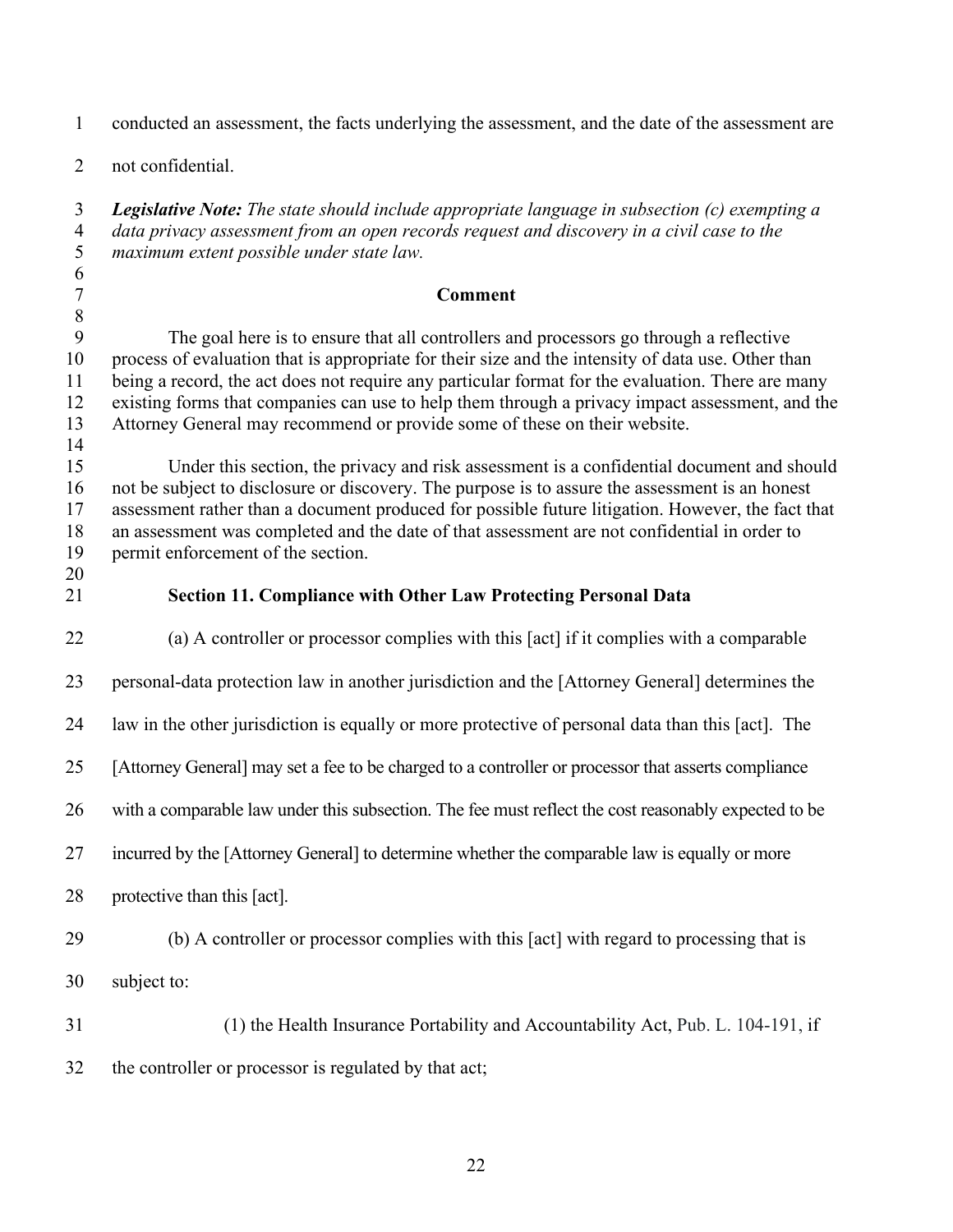| $\mathbf{1}$                                 | (2) the Fair Credit Reporting Act, 15 U.S.C. Section 1681 et seq.[, as amended],                                                                                                                                                                                                                                                                                                                                                                                                                                                                                                                                                                                     |
|----------------------------------------------|----------------------------------------------------------------------------------------------------------------------------------------------------------------------------------------------------------------------------------------------------------------------------------------------------------------------------------------------------------------------------------------------------------------------------------------------------------------------------------------------------------------------------------------------------------------------------------------------------------------------------------------------------------------------|
| $\overline{2}$                               | or otherwise is used to generate a consumer report by a consumer reporting agency as defined in                                                                                                                                                                                                                                                                                                                                                                                                                                                                                                                                                                      |
| 3                                            | 603(f) of the Fair Credit Reporting Act, 15 U.S.C. Section 1681a(f)[, as amended], a furnisher of                                                                                                                                                                                                                                                                                                                                                                                                                                                                                                                                                                    |
| 4                                            | the information, or a person procuring or using a consumer report;                                                                                                                                                                                                                                                                                                                                                                                                                                                                                                                                                                                                   |
| 5                                            | (3) the Gramm-Leach-Bliley Act of 1999, 12 U.S.C. Section 24a et. seq.[, as                                                                                                                                                                                                                                                                                                                                                                                                                                                                                                                                                                                          |
| 6                                            | amended];                                                                                                                                                                                                                                                                                                                                                                                                                                                                                                                                                                                                                                                            |
| 7                                            | (4) the Drivers Privacy Protection Act of 1994, 18 U.S.C. Section 2721 et seq.[, as                                                                                                                                                                                                                                                                                                                                                                                                                                                                                                                                                                                  |
| 8                                            | amended];                                                                                                                                                                                                                                                                                                                                                                                                                                                                                                                                                                                                                                                            |
| 9                                            | (5) the Family Education Rights and Privacy Act of 1974, 20 U.S.C. Section                                                                                                                                                                                                                                                                                                                                                                                                                                                                                                                                                                                           |
| 10                                           | $1232g$ , as amended]; or                                                                                                                                                                                                                                                                                                                                                                                                                                                                                                                                                                                                                                            |
| 11                                           | (6) the Children's Online Privacy Protection Act of 1998, 15 U.S.C. Section 6501                                                                                                                                                                                                                                                                                                                                                                                                                                                                                                                                                                                     |
| 12                                           | et seq.[, as amended.]                                                                                                                                                                                                                                                                                                                                                                                                                                                                                                                                                                                                                                               |
| 13<br>14<br>15<br>16<br>17<br>18             | <b>Legislative Note:</b> It is the intent of this act to incorporate future amendments to the cited federal<br>laws. In a state in which the constitution or other law does not permit incorporation of future<br>amendments when a federal statute is incorporated into state law, the phrase "as amended"<br>should be omitted. The phrase also should be omitted in a state in which, in the absence of a<br>legislative declaration, future amendments are incorporated into state law.                                                                                                                                                                          |
| 19                                           | <b>Comment</b>                                                                                                                                                                                                                                                                                                                                                                                                                                                                                                                                                                                                                                                       |
| 20<br>21<br>22<br>23<br>24<br>25<br>26<br>27 | Companies that collect or process personal data, particularly larger ones, have an interest<br>in adopting a single set of data practices that satisfy the data privacy requirements of multiple<br>jurisdictions. It is likely that such firms will adopt practices to meet the most demanding laws<br>among the jurisdictions in which they do business. Compliance costs can be quite burdensome<br>and detrimental to smaller firms that in the ordinary course of business must collect consumer<br>data. The purpose of this section is to permit, in practice, firms to settle on a single set of<br>practices relative to their particular data environment. |
| 28<br>29<br>30<br>31<br>32<br>33             | This section also greatly expands the potential enforcement resources for protecting<br>consumer data privacy. Adoption of this act confers on the state attorney general, or other<br>privacy data enforcement agency, authority not only to enforce the provisions of this act but also<br>to enforce the provisions of any other privacy regime that a company asserts under subsection (a)<br>as a substitute for compliance with this act.                                                                                                                                                                                                                      |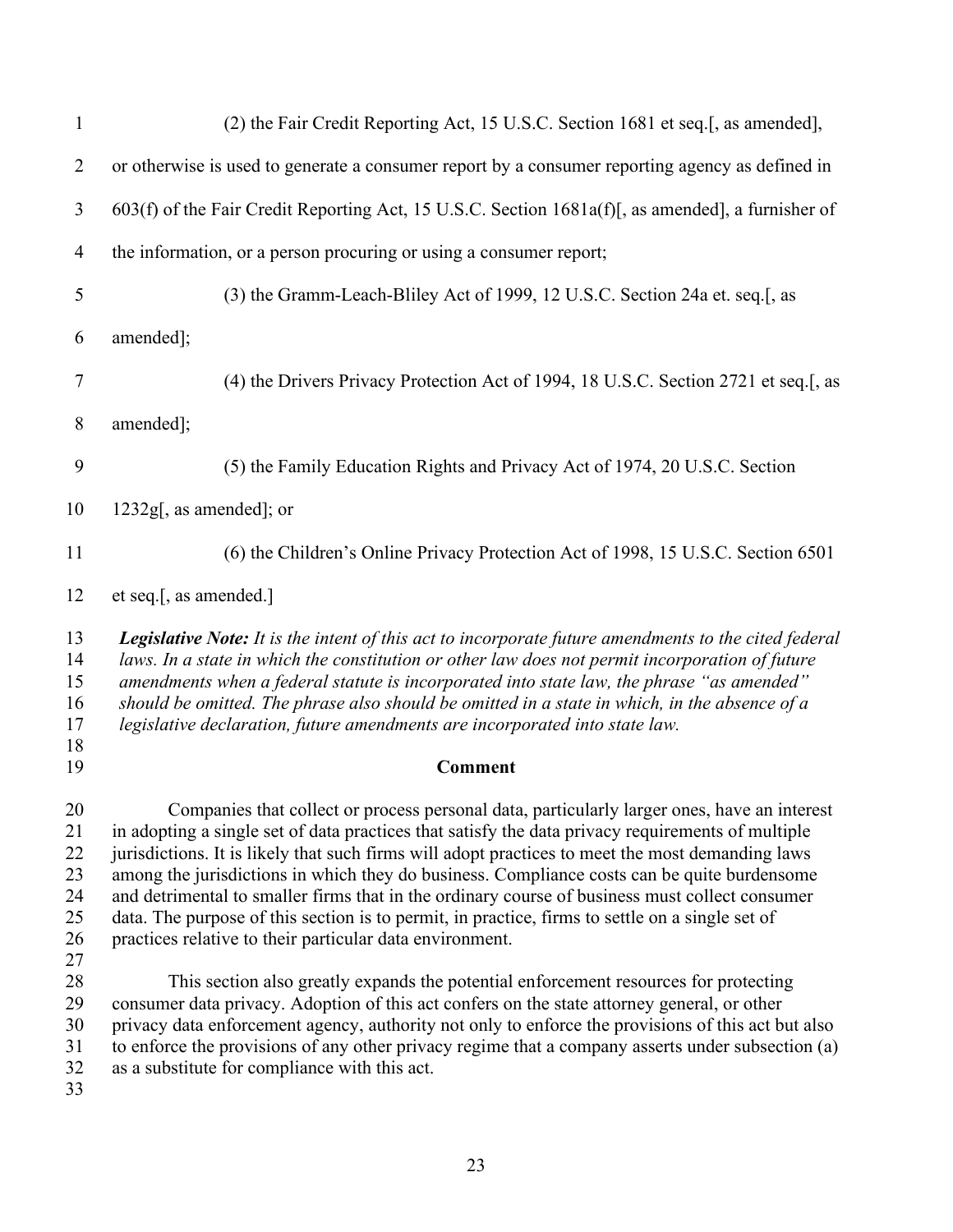5 1 The Attorney General is authorized to charge a reasonable fee for determining whether a 2 particular law is equally or more protective than this act. It is assumed here that a reasonable 3 consensus will be achieved within the enforcement community that will accept major 4 comprehensive legislation as in compliance with this section. Accordingly, accepting the consensus would not require intensive activity by the Attorney General and would thus not result 6 in a significant fee. Moreover, once another law was determined to be in compliance in a 7 particular jurisdiction, it would not require further examination.

 13 Act. For example, a financial institution or medical facility that collects personal data and 17 of this Act will apply with respect to that processing. 18 10 15 8 Subsection (b) provides exemptions for processing subject to specific federal privacy regimes. Data practices that are not subject to federal regulations under the stated enactments are 11 governed by this act. A firm that maintains personal data solely for processing covered by the 12 scope of federal privacy laws identified in subsection (b) are deemed compliant with this entire 14 processes it for the purposes of delivery or billing related to financial or medical services is exempt from the obligations of the Act. But if the same firm processes personal data for the 16 purpose of behavioral advertising, all of the notice, access, correction, and processing obligations

## <span id="page-26-0"></span>19 **Section 12. Compliance with Voluntary Consensus Standard**

- 20 A controller or processor complies with this [act] if it adopts and complies with a
- 21 voluntary consensus standard recognized by the [Attorney General] under Section 15.
- 23

# 22 **Comment**

25 30 24 Developing detailed common rules for data practices applicable to a wide variety of industries is particularly challenging. Data practices differ significantly from industry to 26 industry. This is reflected in a number of specific federal enactments governing particular types 27 of data (HIPPA for health information) or particular industries (Graham-Leach-Bliley for 28 financial institutions). The Act imposes fundamental obligations on controllers and data 29 processors to protect the privacy of data subjects. These include the obligations to allow data subjects to access and copy their data, to correct inaccurate data, to be informed of the nature and 31 use of their data, to expect their data will only be used as indicated when it is collected, and to be 32 assured there are certain data practices that are prohibited altogether. No voluntary consensus 33 standard may undermine these fundamental obligations.

34

35 40 On the other hand, how these obligations are implemented may depend on the particular 36 business sector. Developing procedures for access, copying, and correction of personal data can 37 be a complex undertaking for large controllers. And consumers have vastly different 38 expectations about the use of their personal information depending on the underlying transaction 39 for which their data is sought. Signing up for a loyalty program is far different than taking out a mortgage. Providing an opportunity for industry sectors, in collaboration with stakeholders 41 including data subjects, to agree on methods of implementing privacy obligations provides the 42 flexibility any privacy legislation will require. There is some experience, primarily at the federal 43 level, of permitting industries to engage in a process to develop voluntary consensus standards 44 that can be compliant with universal regulation and yet tailored to the particular industry.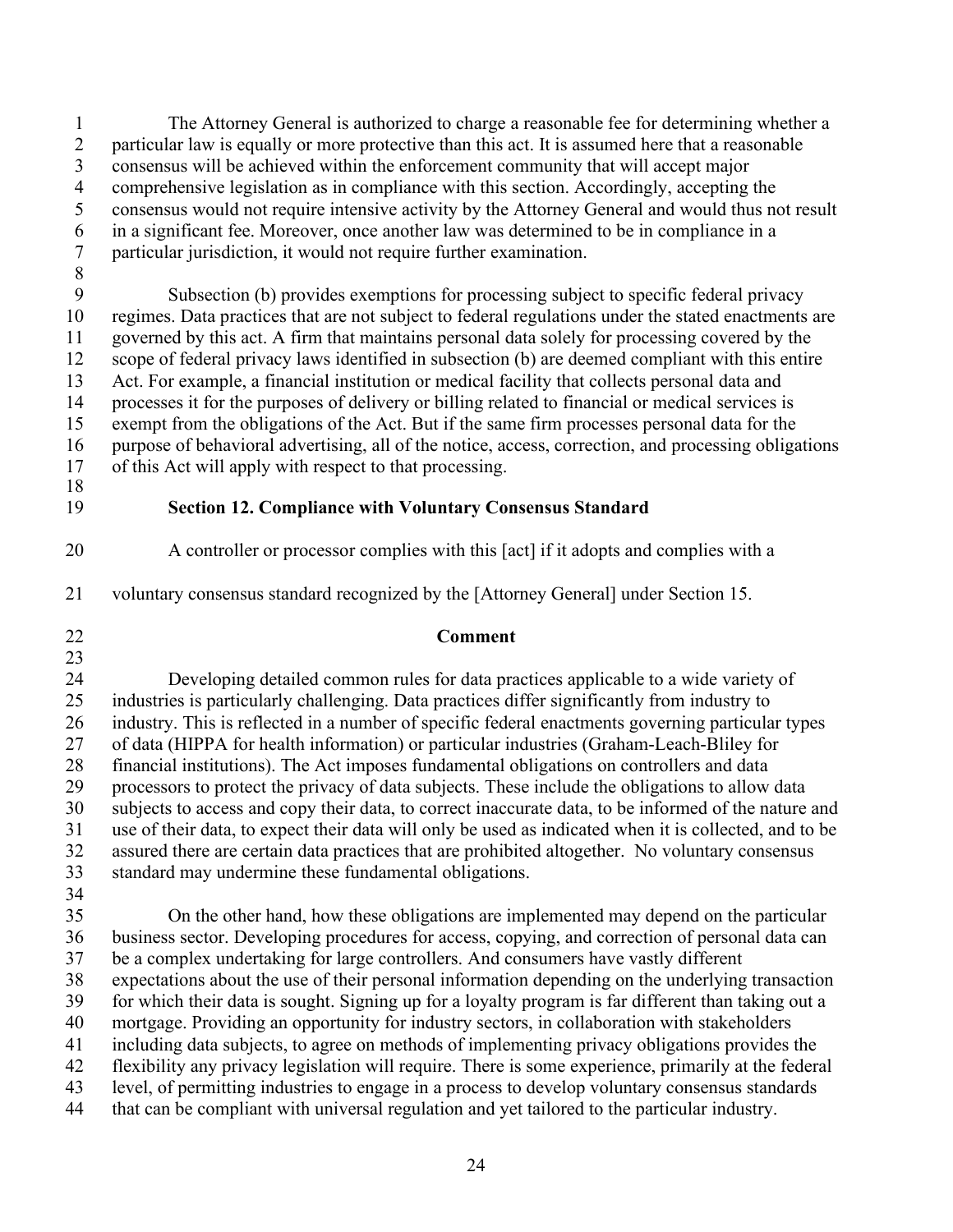1 2 3 4 5 An industry may adopt a comprehensive set of voluntary consensus standards to govern their privacy compliance policies or it may adopt a more specific standard that responds to one or more compliance requirements. For example, stakeholders of a particular industry may agree on the practices to be deemed "compatible practices" under this act, but leave other requirements to individual entity decision-making.

 Voluntary consensus standards are NOT to be confused with industry codes or other 7 8 9 10 11 12 13 14 forms of self-regulation. Rather these standards must be written through a private process that assures that all stakeholders participate in the development of the standards. That process is set out in the following sections. Any concerns regarding self-regulation are also addressed in this act by requiring the Attorney General to formally recognize standards as being in substantial compliance with this Act. Thus there must be assurance that any voluntary consensus standard fully implements the fundamental privacy protections adopted by the act.

 The act creates a safe harbor for covered entities that comply with voluntary consensus standards, recognized by the state Attorney General, that implements the Act's personal data privacy These voluntary consensus standards are to be developed in partnership with consumers, businesses, and other stakeholders by organizations such as the American National Standards Institute, and by using a consensus process that is transparent, accountable and inclusive and that complies with due process. This safe harbor for voluntary consensus standards is modeled on Articles 40 and 41 of the Act ("CPSA"), 15 U.S.C. § 2056, *et seq.*, which uses voluntary consensus standards to keep consumer products safe, and the Children's Online Privacy Protection Act ("COPPA"), 15 U.S.C. § § 6501-6506, which uses such standards to protect children's privacy online. This provision of the Act is in conformity with the Office of Management and Budget (OMB) Circular A-119, which 15 16 17 18 19 20 21 22 23 24 25 26 27 28 29 protections and information system security requirements for defined sectors and in specific contexts. GDPR, which provides for recognition of industry "codes of conduct," the Consumer Product Safety establishes policies on federal use and development of voluntary consensus standards. Thus there is not only precedent for the adoption of voluntary consensus standards but actual experience in doing so.

 By recognizing voluntary consensus standards, the Act provides a mechanism to tailor the Act's privacy protections and information system security requirements, reducing the costs of compliance for those sectors and in those contexts, and, by requiring that the voluntary consensus standard be developed through the consensus process of a voluntary consensus standards body, the concerns and interests of all interested stakeholders are considered and reconciled, thus ensuring standards by the Attorney General, the Act ensures that the voluntary consensus standard substantially 31 32 33 34 35 36 37 38 39 Act's requirements for defined sectors and in specific contexts, enhancing the effectiveness of the broad-based acceptance of the resulting standard. Finally, by recognition of voluntary consensus complies with the Act.

40

30

6

 Voluntary consensus standards also provides a mechanism to provide interoperability between the act and other existing data privacy regimes. The Act encourages that such standards work to specific industry regulations. For example, it would provide an opportunity for firms that process both financial, health, and other data to attempt to create a common set of practices that reconcile HIPPA 41 42 43 44 45 46 reasonably reconcile any requirements among competing legislation, either general privacy laws or and GLB regulations with that applicable under this act for other personal data.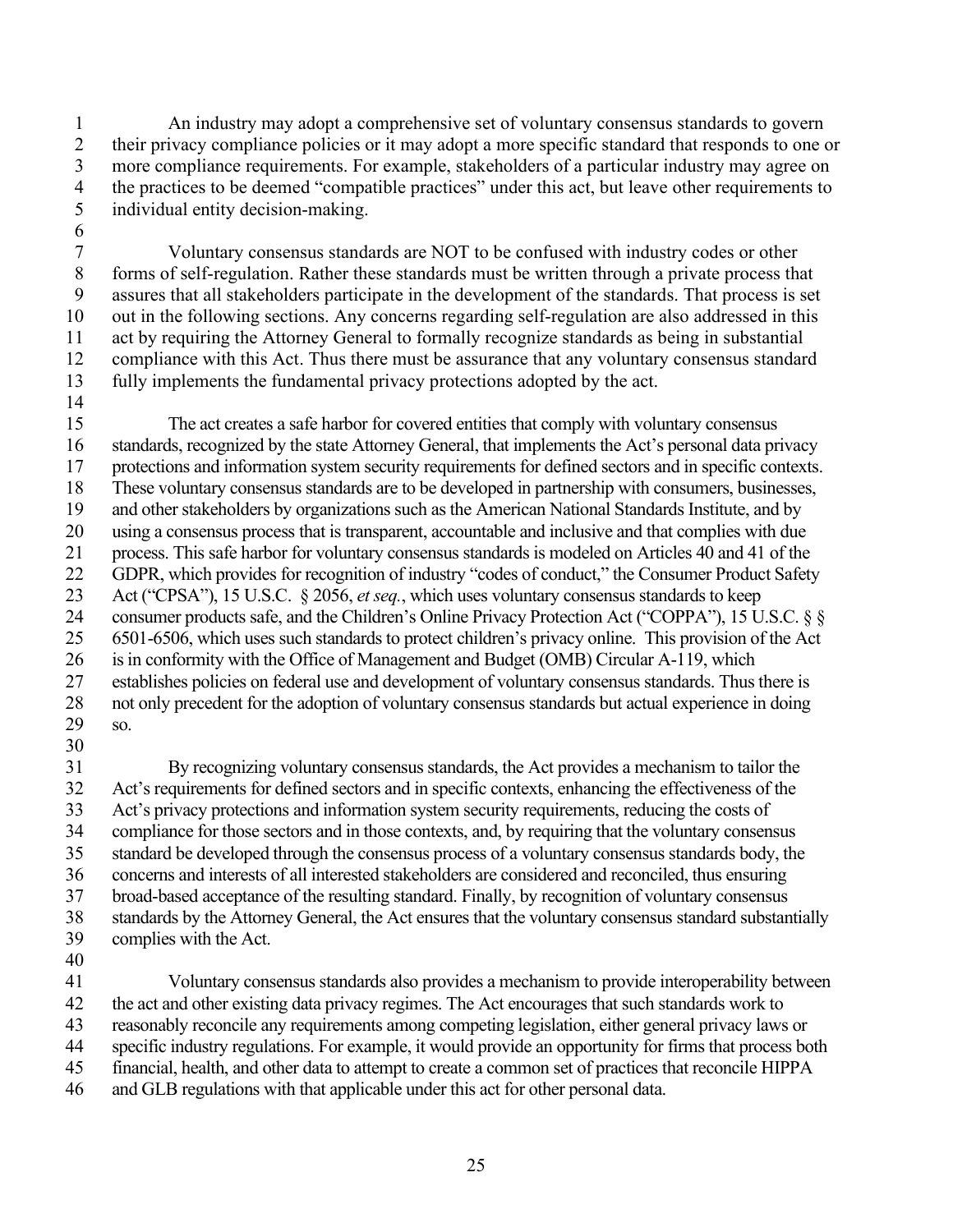<span id="page-28-1"></span><span id="page-28-0"></span>

| $\mathbf{1}$                     | <b>Section 13. Content of Voluntary Consensus Standard</b>                                                                                                                                                                                                                                                                                                                                                         |
|----------------------------------|--------------------------------------------------------------------------------------------------------------------------------------------------------------------------------------------------------------------------------------------------------------------------------------------------------------------------------------------------------------------------------------------------------------------|
| $\overline{2}$                   | A stakeholder may initiate the development of a voluntary consensus standard for                                                                                                                                                                                                                                                                                                                                   |
| 3                                | compliance with this [act]. A voluntary consensus standard may address any requirement of this                                                                                                                                                                                                                                                                                                                     |
| 4                                | [act], including:                                                                                                                                                                                                                                                                                                                                                                                                  |
| 5                                | (1) identification of compatible data practices for an industry;                                                                                                                                                                                                                                                                                                                                                   |
| 6                                | (2) the procedure and method for securing consent of a data subject for an                                                                                                                                                                                                                                                                                                                                         |
| 7                                | incompatible data practice;                                                                                                                                                                                                                                                                                                                                                                                        |
| 8                                | (3) a common method for responding to a request by a data subject for access to                                                                                                                                                                                                                                                                                                                                    |
| 9                                | or correction of personal data, including a mechanism for authenticating the identity of the data                                                                                                                                                                                                                                                                                                                  |
| 10                               | subject;                                                                                                                                                                                                                                                                                                                                                                                                           |
| 11                               | (4) a format for a privacy policy to provide consistent and fair communication of                                                                                                                                                                                                                                                                                                                                  |
| 12                               | the policy to data subjects;                                                                                                                                                                                                                                                                                                                                                                                       |
| 13                               | (5) practices that provide reasonable security for personal data maintained by a                                                                                                                                                                                                                                                                                                                                   |
| 14                               | controller or processor; and                                                                                                                                                                                                                                                                                                                                                                                       |
| 15                               | (6) any other policy or practice that relates to compliance with this [act].                                                                                                                                                                                                                                                                                                                                       |
| 16                               | <b>Comment</b>                                                                                                                                                                                                                                                                                                                                                                                                     |
| 17<br>18<br>19<br>20<br>21<br>22 | This section clarifies the policies and practices that seem most appropriate for voluntary<br>consensus standards and most likely to differ among industry sectors. The list of policies and<br>practices is not intended to be exclusive. The section, however, does make clear that any such<br>standards must remain consistent with the act's privacy protection obligations on controllers and<br>processors. |
| 23                               | Section 14. Procedure for Development of Voluntary Consensus Standard                                                                                                                                                                                                                                                                                                                                              |
| 24                               | The [Attorney General] may not recognize a voluntary consensus standard unless it is                                                                                                                                                                                                                                                                                                                               |
| 25                               | developed through a consensus procedure that:                                                                                                                                                                                                                                                                                                                                                                      |
| 26                               | (1) achieves general agreement, but not necessarily unanimity, and:                                                                                                                                                                                                                                                                                                                                                |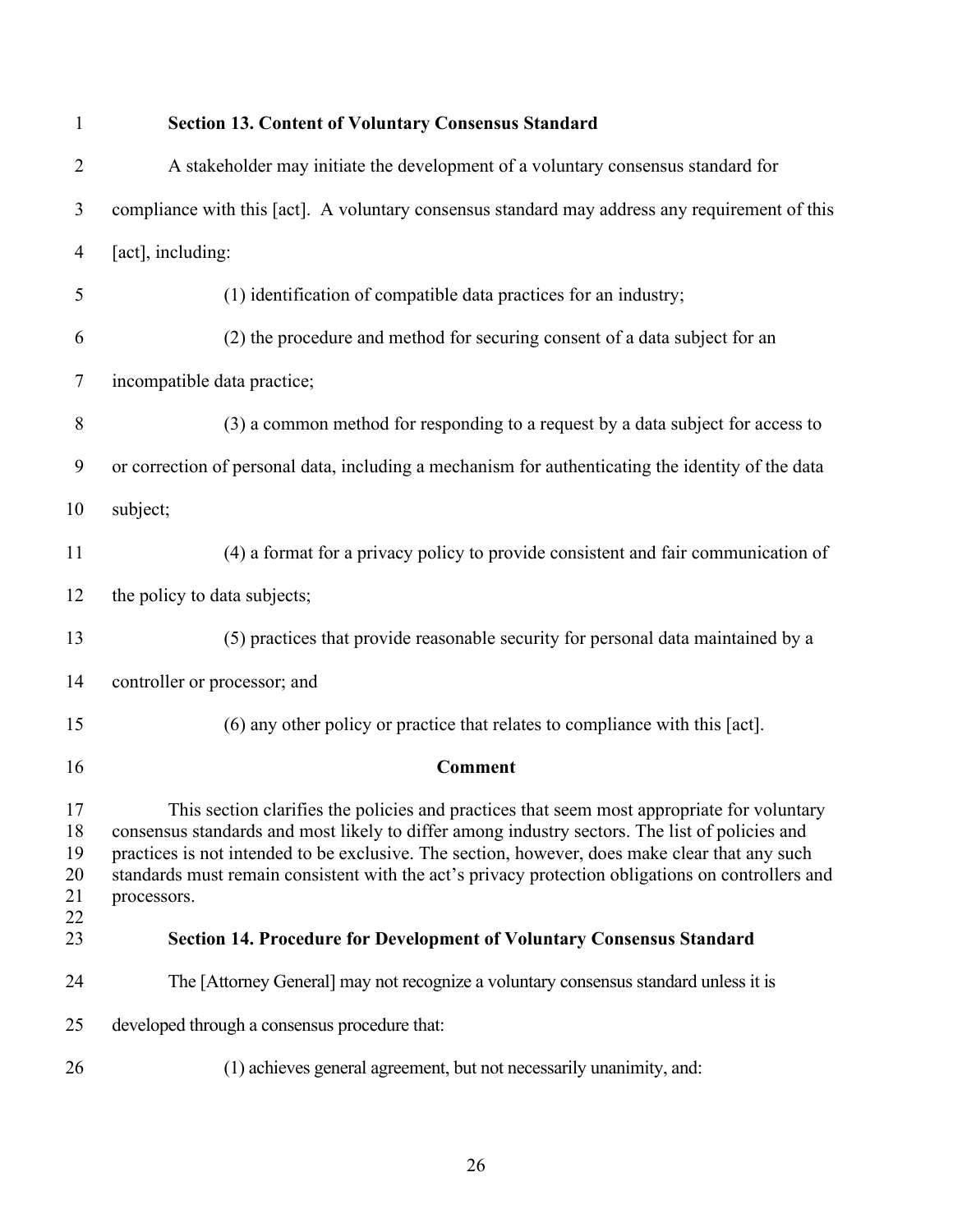<span id="page-29-0"></span>

| $\mathbf{1}$                                 | (A) includes stakeholders representing a diverse range of industry, consumer,                                                                                                                                                                                                                                                                                                                                                                                                                                                                                                                                             |
|----------------------------------------------|---------------------------------------------------------------------------------------------------------------------------------------------------------------------------------------------------------------------------------------------------------------------------------------------------------------------------------------------------------------------------------------------------------------------------------------------------------------------------------------------------------------------------------------------------------------------------------------------------------------------------|
| $\overline{2}$                               | and public interests;                                                                                                                                                                                                                                                                                                                                                                                                                                                                                                                                                                                                     |
| 3                                            | (B) gives fair consideration to each comment by a stakeholder;                                                                                                                                                                                                                                                                                                                                                                                                                                                                                                                                                            |
| 4                                            | (C) responds to each good-faith objection by a stakeholder;                                                                                                                                                                                                                                                                                                                                                                                                                                                                                                                                                               |
| 5                                            | (D) attempts to resolve each good-faith objection by a stakeholder;                                                                                                                                                                                                                                                                                                                                                                                                                                                                                                                                                       |
| 6                                            | (E) provides each stakeholder an opportunity to change the stakeholder's vote                                                                                                                                                                                                                                                                                                                                                                                                                                                                                                                                             |
| 7                                            | after reviewing comments; and                                                                                                                                                                                                                                                                                                                                                                                                                                                                                                                                                                                             |
| 8                                            | (F) informs each stakeholder of the disposition of each objection and the                                                                                                                                                                                                                                                                                                                                                                                                                                                                                                                                                 |
| 9                                            | reason for the disposition;                                                                                                                                                                                                                                                                                                                                                                                                                                                                                                                                                                                               |
| 10                                           | (2) provides stakeholders a reasonable opportunity to contribute their knowledge,                                                                                                                                                                                                                                                                                                                                                                                                                                                                                                                                         |
| 11                                           | talents, and efforts to the development of the standard;                                                                                                                                                                                                                                                                                                                                                                                                                                                                                                                                                                  |
| 12                                           | (3) is responsive to the concerns of all stakeholders;                                                                                                                                                                                                                                                                                                                                                                                                                                                                                                                                                                    |
| 13                                           | (4) consistently complies with documented and publicly available policies and                                                                                                                                                                                                                                                                                                                                                                                                                                                                                                                                             |
| 14                                           | procedures that provide adequate notice of meetings and standards development; and                                                                                                                                                                                                                                                                                                                                                                                                                                                                                                                                        |
| 15                                           | (5) includes a right for a stakeholder to file a statement of dissent.                                                                                                                                                                                                                                                                                                                                                                                                                                                                                                                                                    |
| 16                                           | Comment                                                                                                                                                                                                                                                                                                                                                                                                                                                                                                                                                                                                                   |
| 17<br>18<br>19<br>20<br>21<br>22<br>23<br>24 | This section outlines the process required for the adoption of voluntary consensus<br>standards in order to allow them to be considered a safe harbor under this act. The process is<br>consistent with OMB A-119 and has been utilized by industries and accepted by federal<br>regulatory agencies. The development and operation of the process required by this section is<br>the responsibility of the voluntary consensus organization that facilitates development of the<br>standards. The role of the Attorney General would be only to assure that the resulting standards<br>were developed by such a process. |
| 25                                           | <b>Section 15. Recognition of Voluntary Consensus Standard</b>                                                                                                                                                                                                                                                                                                                                                                                                                                                                                                                                                            |
| 26                                           | (a) On filing of a request by any person, the [Attorney General] may recognize a voluntary                                                                                                                                                                                                                                                                                                                                                                                                                                                                                                                                |
| 27                                           | consensus standard if the [Attorney General] finds the standard:                                                                                                                                                                                                                                                                                                                                                                                                                                                                                                                                                          |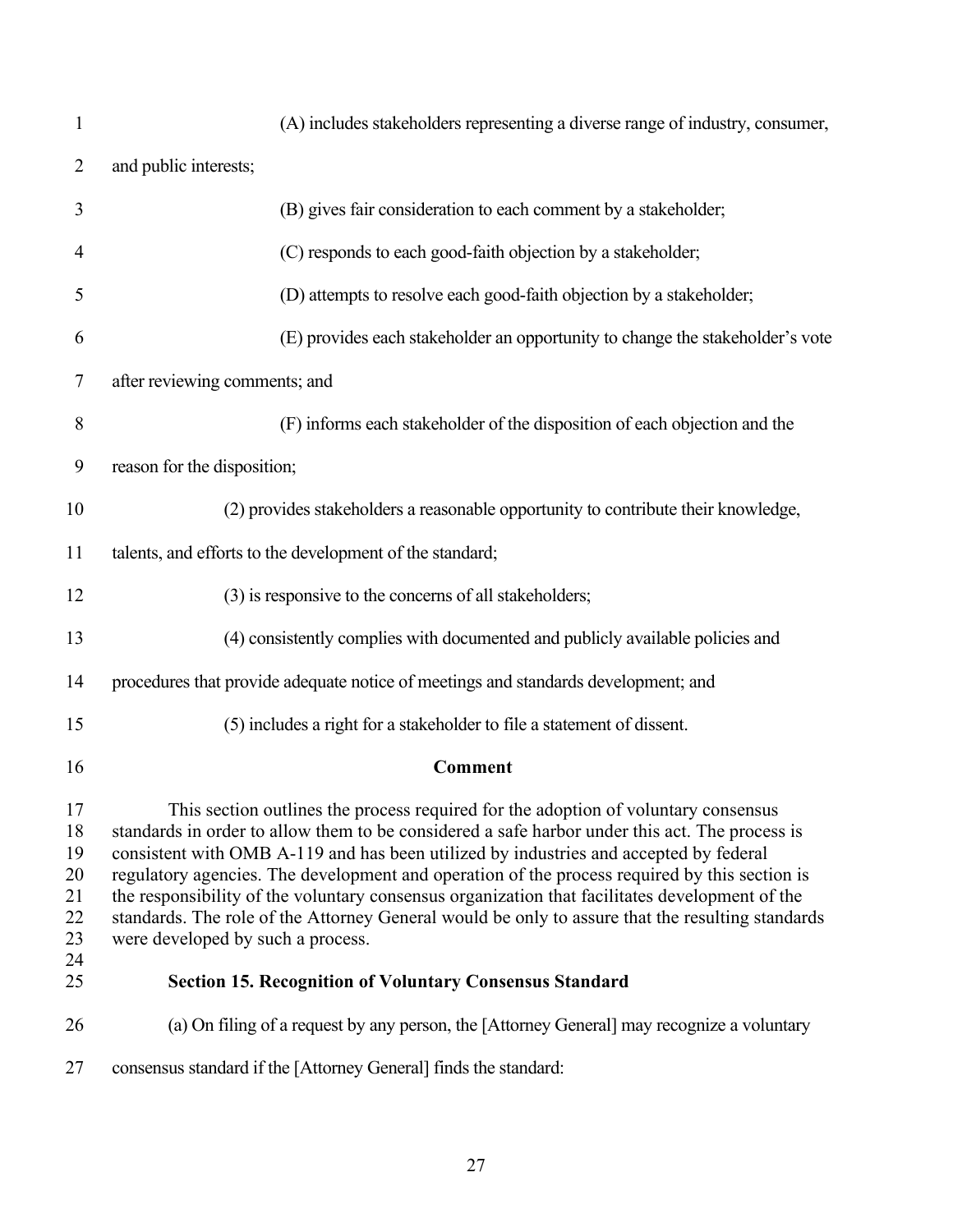| 1              | (1) substantially complies with any requirement of Sections 5 through 10;                               |
|----------------|---------------------------------------------------------------------------------------------------------|
| $\overline{2}$ | (2) is developed through a procedure that substantially complies with Section 14 of                     |
| 3              | this [Act]; and                                                                                         |
| $\overline{4}$ | (3) reasonably reconciles a requirement of this [act] with the requirements of other                    |
| 5              | law.                                                                                                    |
| 6              | (b) The [Attorney General] shall adopt rules under [cite to state administrative procedure act]         |
| 7              | that establish a procedure for filing a request under subsection (a) to recognize a voluntary consensus |
| 8              | standard. The rules may:                                                                                |
| 9              | (1) require the request to be in a record demonstrating that the standard and procedure                 |
| 10             | through which it was adopted comply with this [act];                                                    |
| 11             | (2) require the applicant to indicate whether the standard has been recognized as                       |
| 12             | appropriate elsewhere and, if so, identify the authority that recognized it; and                        |
| 13             | (3) set a fee to be charged to the applicant, which must reflect the cost reasonably                    |
| 14             | expected to be incurred by the [Attorney General] in acting on a request.                               |
| 15             | (c) The [Attorney General] shall determine whether to grant or deny the request and provide             |
| 16             | the reason for a denial. In making the determination, the [Attorney General] shall consider the need    |
| 17             | to promote predictability and uniformity among the states and give appropriate deference to a           |
| 18             | voluntary consensus standard developed consistent with this [act] and recognized by a privacy-          |
| 19             | enforcement agency in another state.                                                                    |
| 20             | (d) After notice and hearing, the [Attorney General] may withdraw recognition of a voluntary            |
| 21             | consensus standard if the [Attorney General] finds that the standard or its implementation is not       |
| 22             | consistent with this [act].                                                                             |
| 23             | (e) A voluntary consensus standard recognized by the [Attorney General] is a public record              |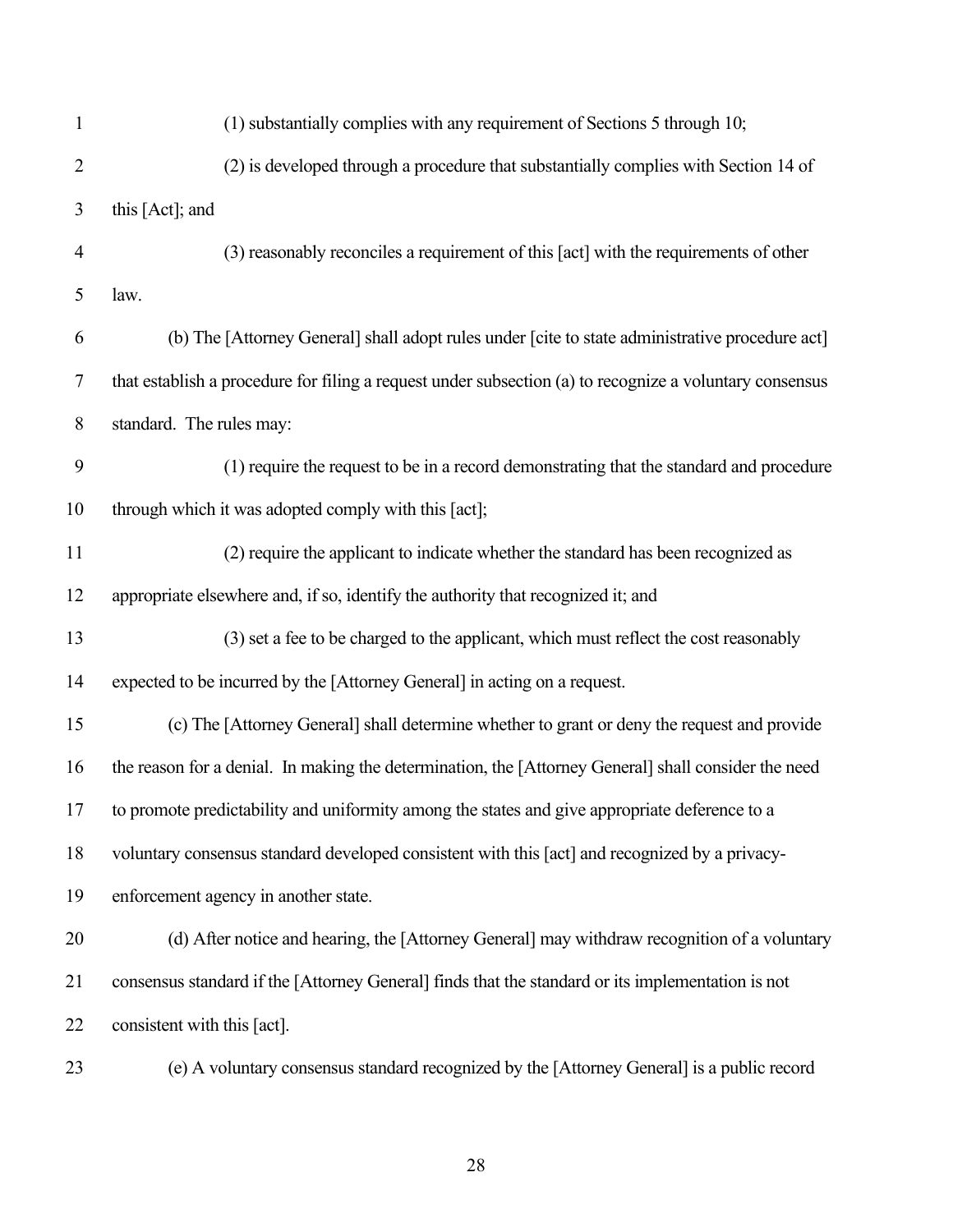1 under [cite to state public records law].

#### 2 **Comment**

<span id="page-31-0"></span> 27 protection including specifically data privacy. This activity suggests it is realistic to believe that 3 This section makes clear that the basic privacy interests of consumers will be protected 4 throughout any voluntary consensus standards process. Each state Attorney General or other data 5 privacy enforcement agency must assure that the rights accorded to consumers under this Act with 6 respect to their personal data are preserved. To be recognized as compliant with this act, the Attorney General must determine that the standards were adopted through a process outlined in Section  $\lceil \cdot \rceil$ , 8 which will assure that all stakeholders including representatives of data subjects are involved. The 9 Attorney General must also confirm that the standards are consistent with the act's imposed 10 obligations on controllers and processors. And the Attorney General must find the standards 11 reasonably reconcile other competing data privacy regimes. 12 13 Any industry or firm seeking to establish a set of voluntary consensus standards would have 14 the burden of convincing the Attorney General that the standards comply with this section. It is 15 recognized that this standard setting process can be expensive and thus the incentive for particular 16 industries to participate will be determined in part by their expectation that standards will be treated 17 consistently from state to state. Thus, the act contains provisions that encourage the Attorney General 18 of each state in which this act is adopted to collaborate with Attorneys General from other states. 19 20 The Attorney General is encouraged to work with other states to achieve some uniformity of 21 application and acceptance of these standards. While the act recognizes the State's inherent right to 22 determine the level of data privacy protection it does encourage the Attorney General to take the 23 actions of other states into account. 24 25 Currently the National Association of Attorneys General has created a forum through which 26 various state Attorney Generals offices share policies and enforcement actions related to consumer 28 consistency across states can be achieved. 29 30 The section also authorizes the Attorney General to charge a fee commensurate with the 31 expense of reviewing requests for recognition of voluntary consensus standards. Such a fee is 32 appropriate to assure adequate resources for this process and as a cost of seeking a safe harbor from 33 otherwise applicable legislation. 34 35 **Section 16. Applicability of [Consumer Protection Act]**  36 (a) Subject to subsection (b), the enforcement and remedies under [cite to state consumer 37 protection act] apply to a violation of this [act]. 38 (b) A knowing violation of this [act] is subject to the remedies, penalties, and authority 39 under the [cite to state consumer protection act]. A person that engages in conduct that has been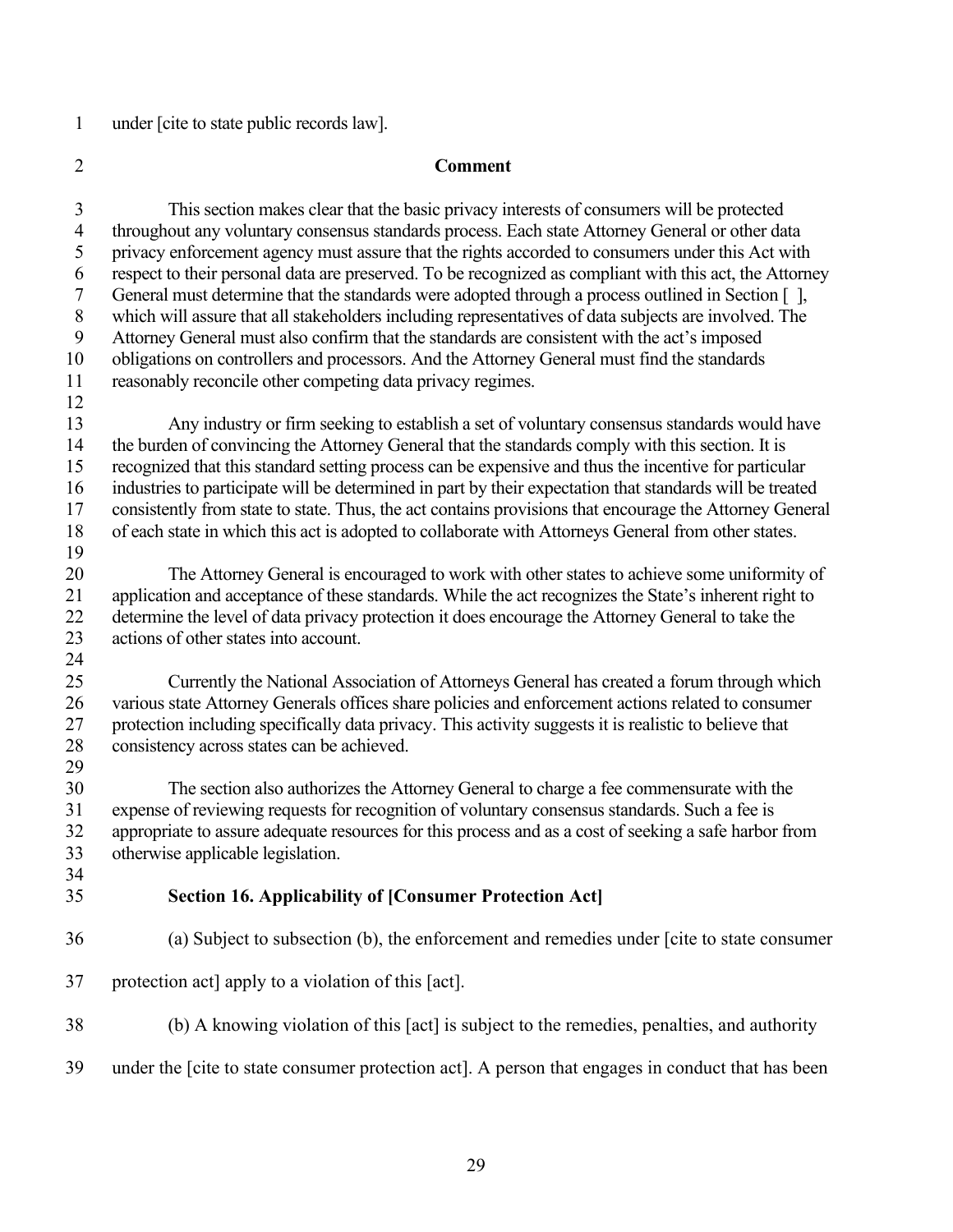| 24<br>25       | <b>Comment</b>                                                                                                                                                            |
|----------------|---------------------------------------------------------------------------------------------------------------------------------------------------------------------------|
| 22<br>23       | <b>Legislative Note:</b> Include subsection (e) only if the state's applicable consumer protection act<br>does not provide for the recovery of costs and attorney's fees. |
| 21             | incurred in investigation and prosecution of the case.]                                                                                                                   |
| 20             | [Attorney General] prevails, the [Attorney General] may recover reasonable expenses and costs                                                                             |
| 19             | [(e) In an action or proceeding to enforce this Act by the [Attorney General] in which the                                                                                |
| 18             | enforcement agencies.                                                                                                                                                     |
| 17             | that have been recognized by other Attorneys General or other personal-data-privacy-                                                                                      |
| 16             | (4) consider voluntary consensus standards developed consistent with this [act],                                                                                          |
| 15             | privacy-enforcement agencies in other jurisdictions; and                                                                                                                  |
| 14             | (3) consider the rules and practices of Attorneys General or other personal-data-                                                                                         |
| 13             | the National Association of Attorneys General or any successor organization;                                                                                              |
| 12             | (2) consider suggested or model rules or enforcement guidelines promulgated by                                                                                            |
| 11             | agencies in other jurisdictions that have an act substantially similar to this [act];                                                                                     |
| 10             | (1) consult with Attorneys General or other personal-data-privacy-enforcement                                                                                             |
| 9              | consistent with this [act]. The [Attorney General] may:                                                                                                                   |
| 8              | promote predictability for data subjects and regulated entities and uniformity among the states                                                                           |
| 7              | (d) In adopting rules under this section, the [Attorney General] shall consider the need to                                                                               |
| 6              | act] to implement this [act].                                                                                                                                             |
| 5              | (c) The [Attorney General] may adopt rules under [cite to state administrative procedure                                                                                  |
| $\overline{4}$ | enforcement by injunctive relief or a cease and desist order.                                                                                                             |
| 3              | presumed to have violated this [act] knowingly. Any other violation of this [act] is subject to                                                                           |
| $\overline{2}$ | incompatible data practice without the consent of the data subject as required by Section 8, is                                                                           |
| $\mathbf{1}$   | determined by the [Attorney General] or a court to be a prohibited data practice or an                                                                                    |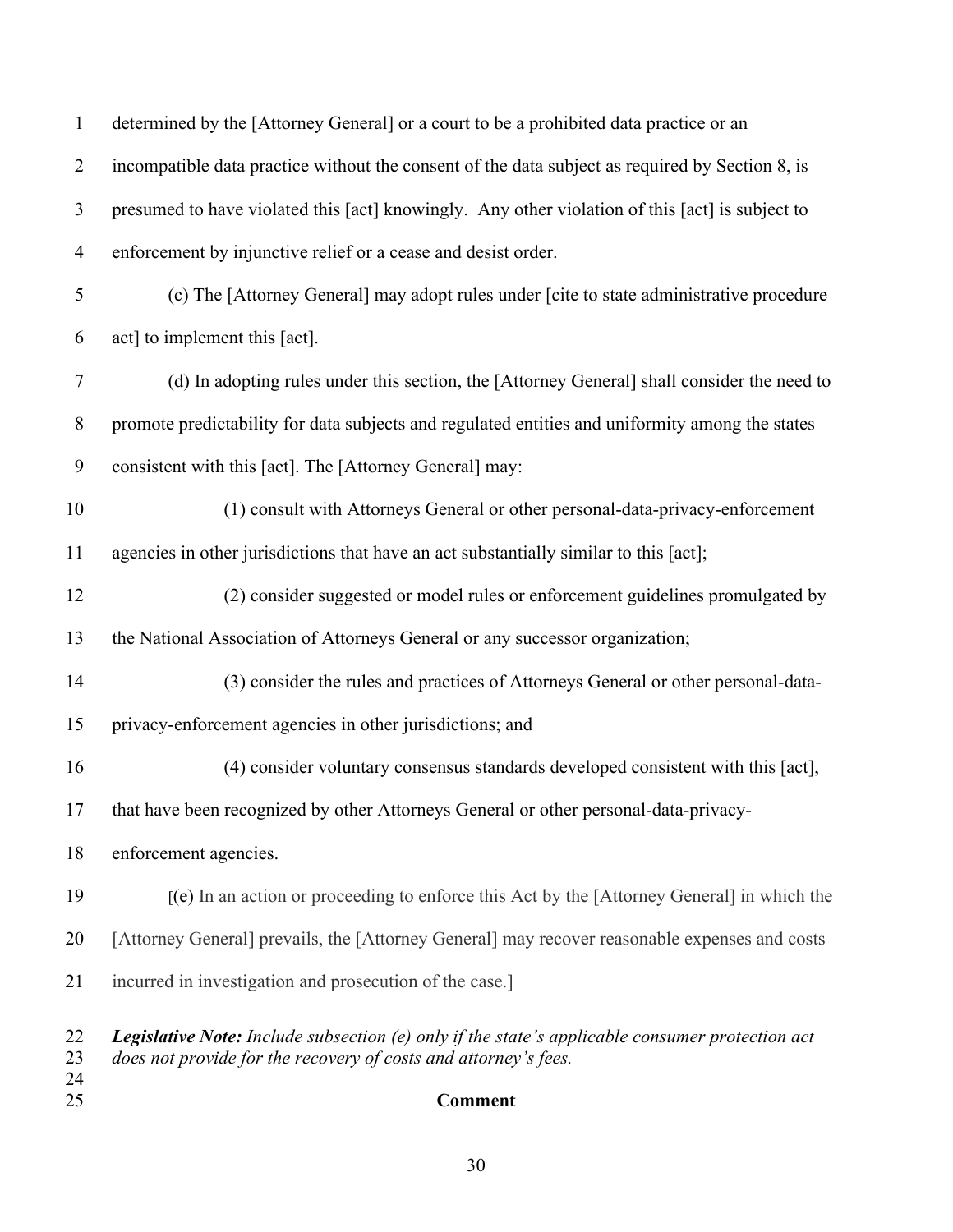1 2 3 4 5 6 7 8 9 10 The challenge in uniform state legislation when agencies are given the power to adopt implementing rules and regulations is to continue to assure a reasonable degree of uniform application and enforcement of the substantive provisions. This is not a unique problem here where the state Attorney General or any other personal data privacy enforcement agency will be required to implement and enforce standards that are, by their nature, flexible so they may be implemented by diverse industries. Nor is this a problem limited to data privacy protection. Every state has adopted a general consumer protection law that governs transactions of interstate businesses within the state. The enforcement provision here is modeled after these "little FTC acts" and merely provides detail and specificity related to data privacy.

 What remains uniform by adopting this act is the acknowledgement of the rights of 11 12 13 14 15 16 consumers to obtain access to data held about them, to correct inaccurate data, and to be informed of the uses to which their data may be put. The distinction in this act between compatible, incompatible, and prohibited uses of personal data would create a uniform approach to the use of personal data although the very concept of "compatible" use is dependent on the nature of the underlying transaction from which the data is collected.

- 18 19 20 21 22 23 24 25 26 27 In order to encourage as much uniformity as possible, the state Attorney General is encouraged by subsection (c) to attempt to harmonize rules with those in other states that have adopted this act. The Attorney General may also consider voluntary consensus standards that have been approved in other states, but, of course, there is no requirement that he accept them unless they have been previously approved in this state. These provisions are derived from section 9-526 of the Uniform Commercial Code which has been successful in harmonizing the filing rules and technologies for security interests by state filing offices. While there is not a direct analogy between privacy enforcement and filing rules, the potential, it demonstrates that legislation can successfully encourage state officials to cooperate as a substitute for federal dictates.
- 28

31

17

29 30 The section applies to general policies and not to the decision to bring a particular enforcement action. The latter decision is one for prosecutorial discretion.

32 33 34 35 36 37 Subsection (e) allows the Attorney General to recover the reasonable costs of investigation and prosecution of cases under this act if the Attorney General prevails. Attorneys fees are not included because in most instances those are the salaries of regular office legal staff. However, the salary costs associated with a particular case would be included in the reasonable costs of investigation and prosecution. A comparable provision was adopted in Virginia.

38 39 40 41 42 43 44 45 46 Many states have adopted some form of private remedy for some violations of their consumer protection acts. In some states private causes of action are authorized only for violations of established rules rather than the general prohibition against unfair or deceptive acts. Others may impose procedural requirements such as requiring plaintiffs to engage with the Attorney General before bringing a suit. See, National Consumer Law Center, Unfair and Deceptive Acts and Practices ( $9<sup>th</sup>$  ed. 2016). As section 17 makes clear, this act defers to existing state law and practice with regard to whether this act creates a private cause of action. But even in states that allow for private causes of action, the plaintiffs must be prepared to show that the violation was a knowing violation which will generally require the plaintiffs to show that the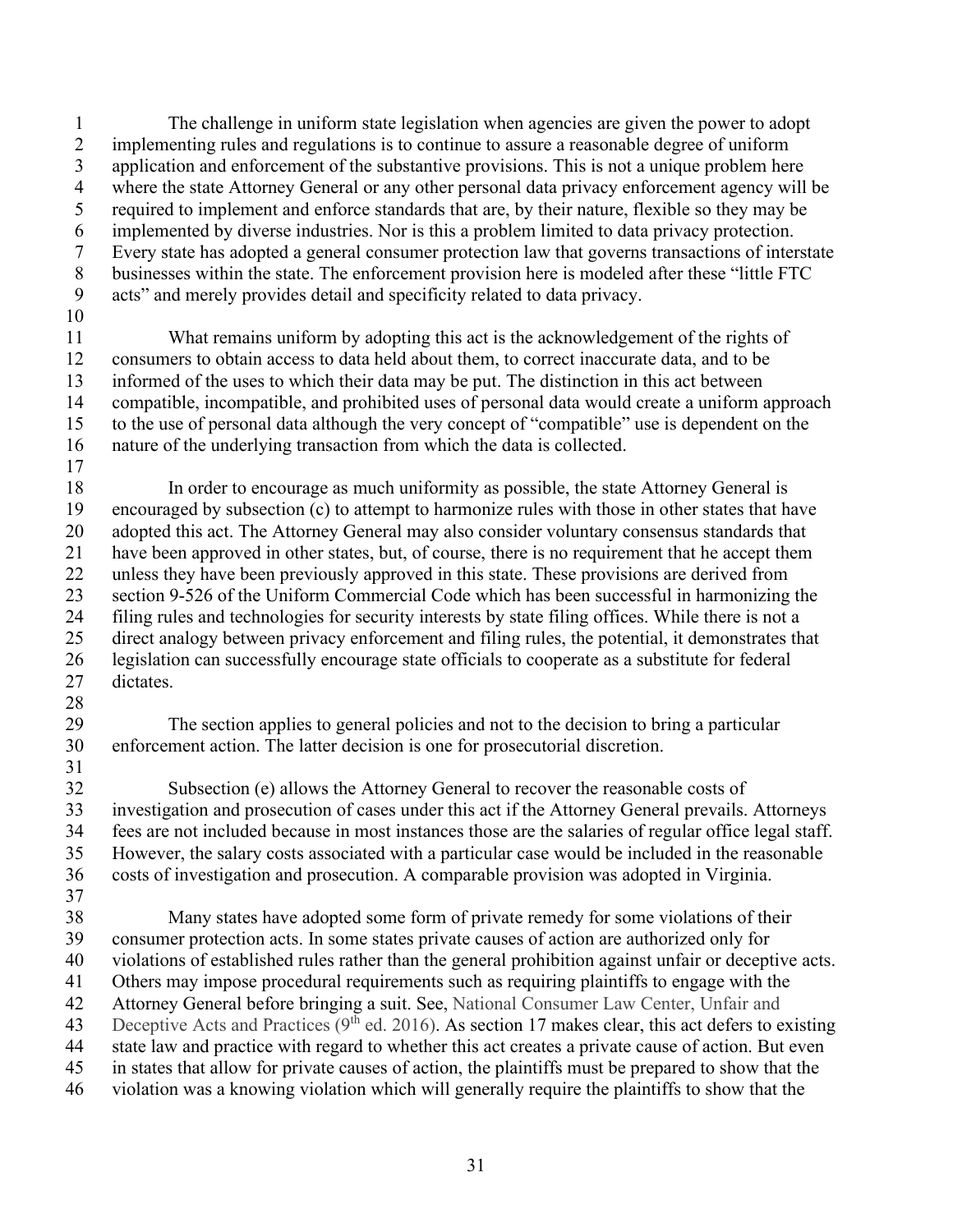<span id="page-34-4"></span><span id="page-34-3"></span><span id="page-34-2"></span><span id="page-34-1"></span><span id="page-34-0"></span>

| $\mathbf{1}$<br>$\overline{c}$<br>$\overline{3}$ | defendant had notice that the practice or omission that they committed was illegal. Nothing in<br>this act is intended to displace traditional common law or other statutory remedies invasions of<br>privacy or other wrongs.                                                                                                                                      |
|--------------------------------------------------|---------------------------------------------------------------------------------------------------------------------------------------------------------------------------------------------------------------------------------------------------------------------------------------------------------------------------------------------------------------------|
| 4<br>5                                           | <b>Section 17. Limits of Act</b>                                                                                                                                                                                                                                                                                                                                    |
| 6                                                | This [act] does not create or affect a cause of action under other law of this state.                                                                                                                                                                                                                                                                               |
| $\tau$<br>$\,8\,$                                | <b>Comment</b>                                                                                                                                                                                                                                                                                                                                                      |
| $\mathbf{9}$<br>10<br>11<br>12<br>13             | The use of personal data can be implicated in traditional causes of action for defamation,<br>right to privacy, intentional infliction of emotional suffering, or similar actions. In some states<br>these actions remain at common law; in others they are creates of statutes. This section assures<br>that those causes of action remain unaffected by this act. |
| 14                                               | <b>Section 18. Uniformity of Application and Construction</b>                                                                                                                                                                                                                                                                                                       |
| 15                                               | In applying and construing this uniform act, a court shall consider the promotion of                                                                                                                                                                                                                                                                                |
| 16                                               | uniformity of the law among jurisdictions that enact it.                                                                                                                                                                                                                                                                                                            |
| 17                                               | Section 19. Electronic Records and Signatures in Global and National Commerce                                                                                                                                                                                                                                                                                       |
| 18                                               | Act                                                                                                                                                                                                                                                                                                                                                                 |
| 19                                               | This [act] modifies, limits, or supersedes the Electronic Signatures in Global and National                                                                                                                                                                                                                                                                         |
| 20                                               | Commerce Act, 15 U.S.C. Section 7001 et seq.[ as amended], but does not modify, limit, or                                                                                                                                                                                                                                                                           |
| 21                                               | supersede 15 U.S.C. Section 7001(c), or authorize electronic delivery of any of the notices                                                                                                                                                                                                                                                                         |
| 22                                               | described in 15 U.S.C. Section 7003(b).                                                                                                                                                                                                                                                                                                                             |
| 23                                               | [Section 20. Severability                                                                                                                                                                                                                                                                                                                                           |
| 24                                               | If a provision of this [act] or its application to a person or circumstance is held invalid,                                                                                                                                                                                                                                                                        |
| 25                                               | the invalidity does not affect another provision or application that can be given effect without the                                                                                                                                                                                                                                                                |
| 26                                               | invalid provision.]                                                                                                                                                                                                                                                                                                                                                 |
| 27<br>28<br>29                                   | Legislative Note: Include this section only if the state lacks a general severability statute or a<br>decision by the highest court of this state adopting a general rule of severability.                                                                                                                                                                          |
| 30                                               | <b>Section 21. Effective Date</b>                                                                                                                                                                                                                                                                                                                                   |